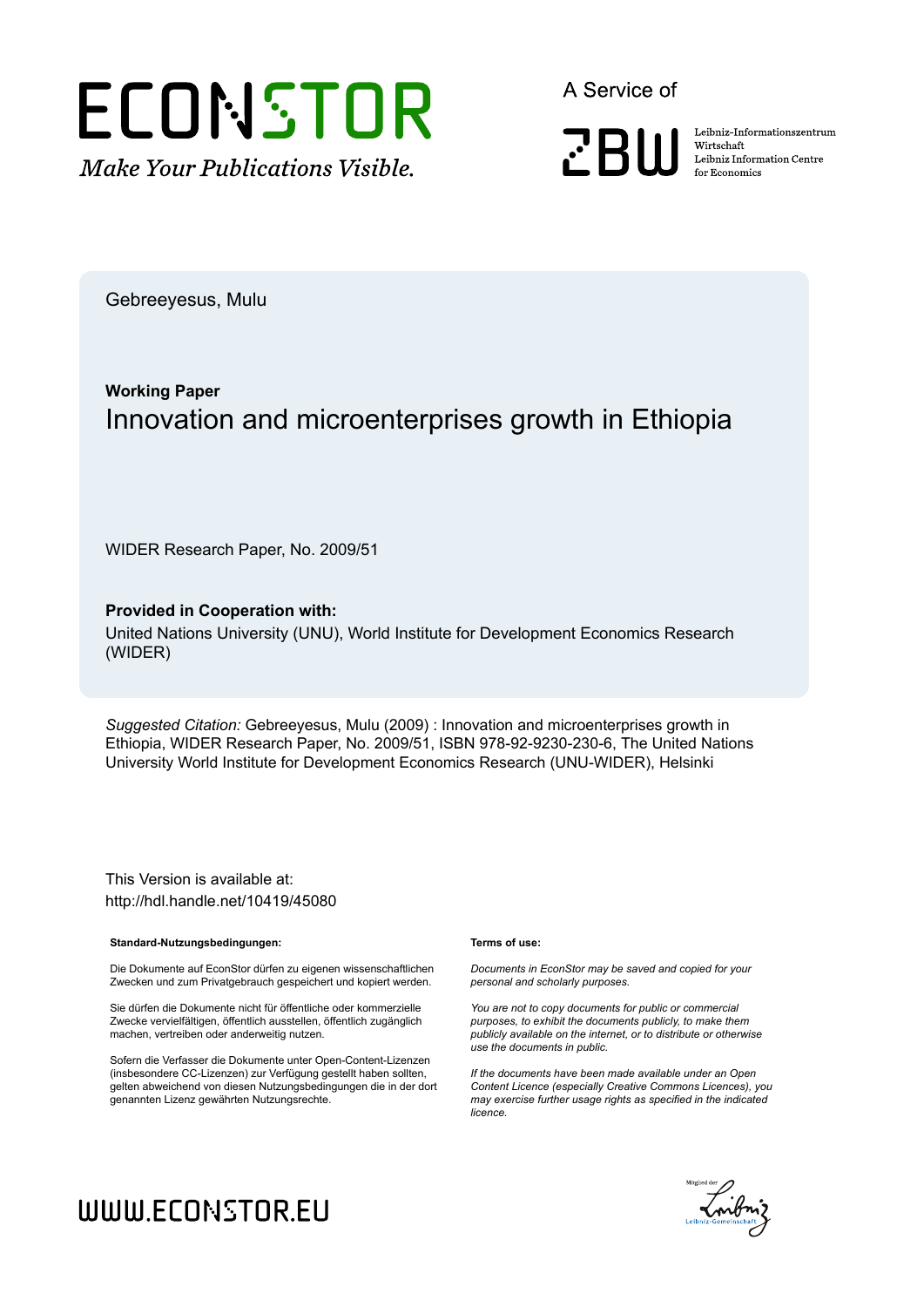

#### UNU-WIDER World Institute for Development **Economics Research**

## Research Paper No. 2009/51

## **Innovation and Microenterprises Growth in Ethiopia**

## Mulu Gebreeyesus\*

November 2009

#### **Abstract**

This paper addresses two prominent issues on the development of small enterprises in Africa. Which factors inhibit or foster innovation activities in small enterprises? Do innovators create more jobs? We use a large set of microenterprises survey data from Ethiopia that comprise 1000 observations with ten and fewer workers. The analysis shows that firms larger in size and in manufacturing are more likely to engage in innovative activities. Among the human capital variables vocational training is found to have a strong effect on the innovation activity. However, firms owned by female and old entrepreneurs are less likely to get involved in innovation. In an extended model of firm growth determinants that includes innovation indicators we found strong evidence that innovators grow faster than non-innovators. Firm growth is also affected by other factors such as the firm's initial size, age, access to finance, sector, and owner character. Our estimation results provide supporting evidence to the stylized fact that the smaller, younger, and less capital constrained firms grow faster than their counterparts. Firms in manufacturing also grow faster than other sectors.

Keywords: micro and small enterprises, firm growth, innovation, developing countries, Ethiopia

JEL classification: L25, L26, O31, O55

Copyright © UNU 2009

\* UNU-MERIT, email: gebreeyesus@merit.unu.edu

This paper was presented at the UNU-WIDER and UNU-MERIT Research Workshop on Entrepreneurship, Technological Innovation, and Development, held in Maastricht, the Netherlands, 30–31 October 2008. This paper is also published as UNU-MERIT Working Paper 2009-053.

UNU-WIDER gratefully acknowledges the financial contributions to the project by the Finnish Ministry for Foreign Affairs, and the financial contributions to the research programme by the governments of Denmark (Royal Ministry of Foreign Affairs), Finland (Finnish Ministry for Foreign Affairs), Sweden (Swedish International Development Cooperation Agency—Sida) and the United Kingdom (Department for International Development).

ISSN 1810-2611 ISBN 978-92-9230-230-6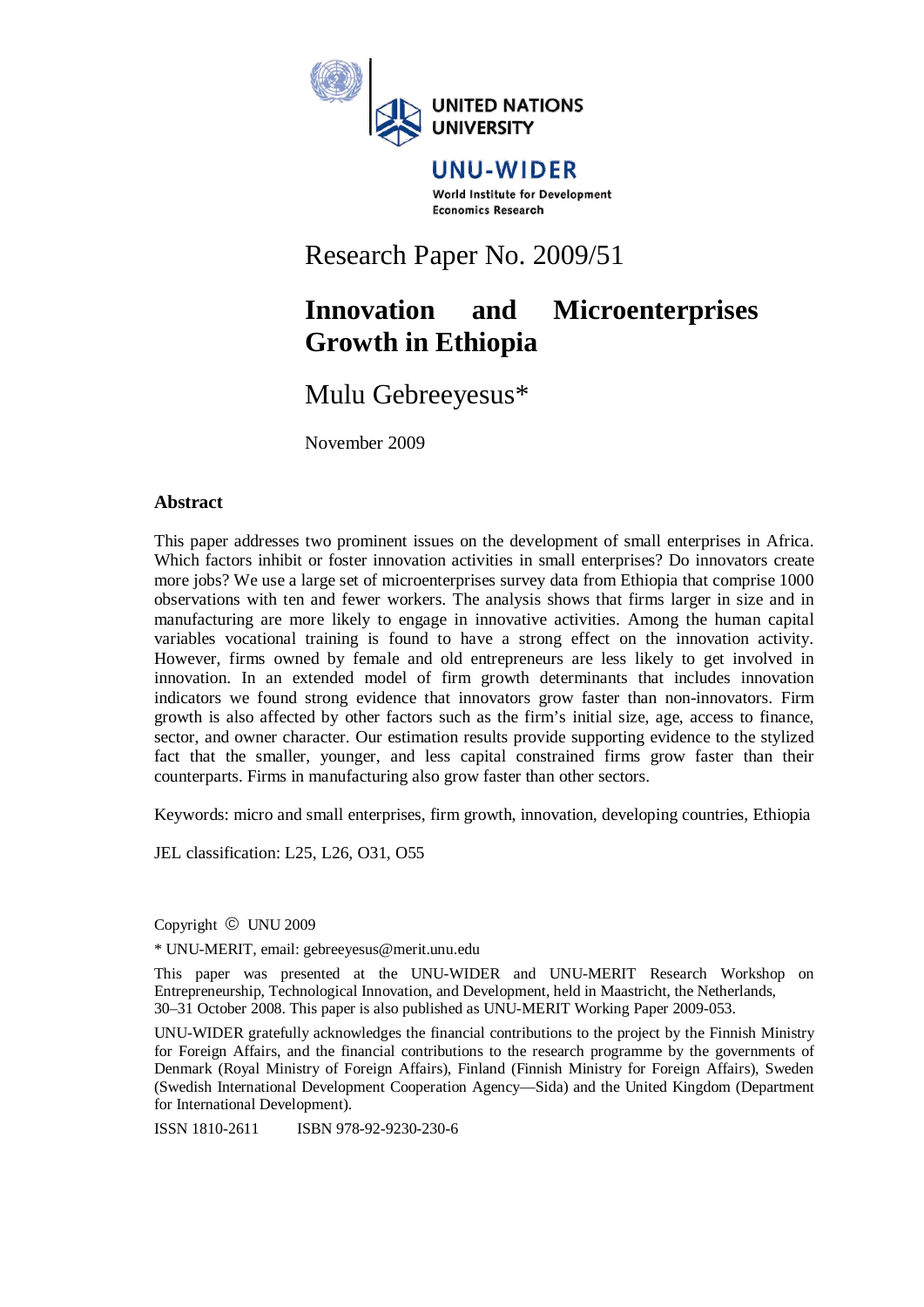#### **Abbreviations**

| <b>Central Statistical Agency</b>        |
|------------------------------------------|
| Durbin-Wu-Hausman endogeneity test       |
| Ethiopian Development Research Institute |
| Generalized method of moments            |
| International Labour Organization        |
| Instrumental variable                    |
| Limited information maximum likelihood   |
| Micro and small enterprise               |
| Ordinary least squares                   |
| Research and development                 |
| Right-hand side                          |
| Small and medium enterprises             |
| Sub-Saharan Africa                       |
|                                          |

Tables appear at the end of this paper.

*The World Institute for Development Economics Research (WIDER) was established by the United Nations University (UNU) as its first research and training centre and started work in Helsinki, Finland in 1985. The Institute undertakes applied research and policy analysis on structural changes affecting the developing and transitional economies, provides a forum for the advocacy of policies leading to robust, equitable and environmentally sustainable growth, and promotes capacity strengthening and training in the field of economic and social policy making. Work is carried out by staff researchers and visiting scholars in Helsinki and through networks of collaborating scholars and institutions around the world.* 

*www.wider.unu.edu publications@wider.unu.edu* 

UNU World Institute for Development Economics Research (UNU-WIDER) Katajanokanlaituri 6 B, 00160 Helsinki, Finland

Typescript prepared by Lisa Winkler at UNU-WIDER

The views expressed in this publication are those of the author(s). Publication does not imply endorsement by the Institute or the United Nations University, nor by the programme/project sponsors, of any of the views expressed.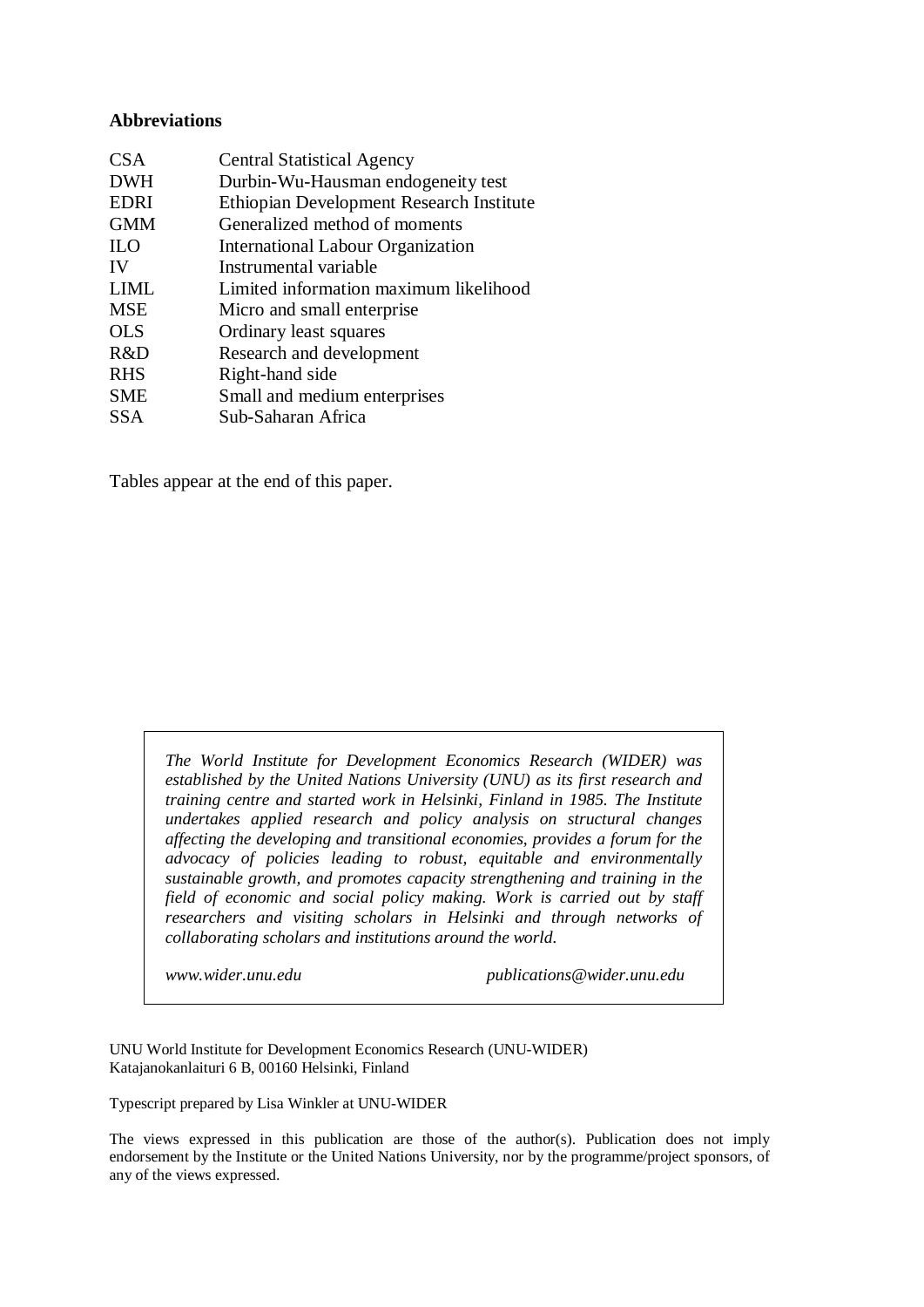#### **1 Introduction**

In developing countries the informal sector that mainly constitutes microenterprises is the major source of employment and income for the urban population. According to ILO (2002) estimations, the share of informal employment (outside agriculture) to the total non-agricultural employment accounts for nearly half or more in all regions of the developing world and about 72 per cent in sub-Saharan Africa (SSA). They are also very important part of the developing world economy. For example, in SSA the contribution of the informal sector in non-agriculture GDP is about 41 per cent. Hence, their efficiency matters in determining overall economic performance and poverty reduction.

Despite their potential to improve economic growth, micro and small enterprises (MSEs) in developing countries lack expectations. They produce largely for the low income group and employ lower levels of techniques. Many microenterprises are the self-employed type with a low graduation rate into higher size categories and their innovative activities are limited (Kiggundu 2002). This is largely due to the harsher environment they operate in. Unreliable enforcement of contracts, excessive regulatory and administrative requirements, limited access to finance, and inadequate infrastructure services all impose disproportionately high transaction costs on MSEs for doing business generally, and for innovative activity in particular (Ernst 2004).

The promotion of MSEs is becoming a popular development tool. Accordingly, governments and donors in the developing countries have shown increasing interest in promoting innovations and entrepreneurship. They have initiated various support programmes with the aim to improve MSEs' competitiveness through enhancing technology and innovation capabilities such as upgrading product quality, improving design and packaging, and training to improve competitiveness (Pyke 1994). The notion is that innovation is essential for MSEs to become and remain competitive, move to higher return activities, and to grow and graduate to small and medium sized enterprise status, thus, creating new employment opportunities (Ernst 2004). Improving competitiveness is even more crucial in the context of liberalization and increasing integration into the world market. Lack of adaptation and upgrading spells defeat, while firms that keep up or even initiate their own original improvements can be expected to perform well (Romijn 2002).

The efficacy of such interventions, however, depends on identifying key factors that foster or inhibit innovation by MSEs and targeting the potentially successful entrepreneurs. Small business entrepreneurs are hardly homogeneous in objective and capability. Many are self-employed while others have high vigour to innovate and grow. They also differ in terms of socioeconomic background and access to resources such as financial capital. The type of activities they are in is also widespread. What types of entrepreneurs/firms are more likely to engage in innovative activity? Do innovators grow faster and create more jobs than non-innovators as it is claimed? Understanding the attributes of innovators and their impact on employment is crucial in order to formulate effective policies.

Despite the high profile of the issue in current policy formulations in Africa, there is little empirical evidence on innovativeness and its impact on firm performance in MSEs. The existing few studies in Africa mainly examined the determinants of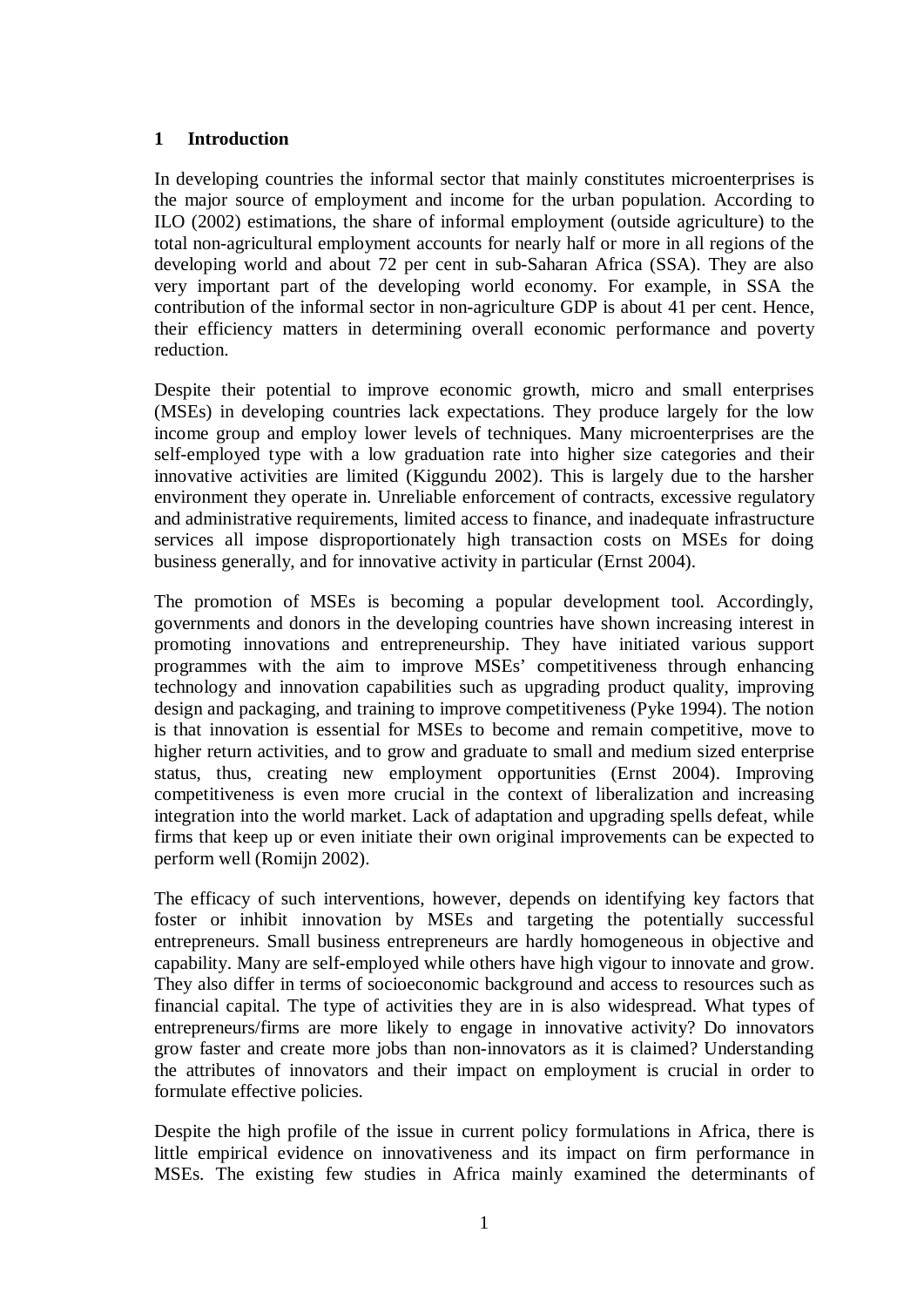innovative activity and attributes of innovativeness (for example, Van Dijk 2002; Oyelaran-Oyeyinka 2006; Robson et al. 2008). Van Dijk (2002) examines the importance of enterprise clusters and cooperation on innovation in the informal sector in Ghana, Burkina Faso, and Zimbabwe. Oyelaran-Oyeyinka (2006) analyses the impact of inter-firm collaboration on innovation in Kenya, Nigeria, and Zimbabwe using 200 manufacturing firms. Robson et al. (2008) investigate the determinants of innovation in Ghanaian small enterprises that employ between four and 50 workers. The lack of empirical evidence is even more apparent when it comes to the effect of innovation activity on firm growth. Mahemba and de Bruijn (2003) reported only weak association between innovativeness in small firms and growth in Tanzanian manufacturing sector. Thus, innovativeness and small firms' growth relation has not yet empirically confirmed in Africa.

In this paper we seek to address two inter-related issues; the determinants of innovative activity and if innovative enterprises grow faster than non-innovators in African MSEs. We use a large set of microenterprises survey data from Ethiopia that comprise 1000 observations from six selected major towns including the capital city Addis Ababa. Like other developing countries, in Ethiopia, the informal sector plays a significant role in the economy. According to the 1999 survey by the Central Statistical Agency (CSA) the urban informal sector comprises about 50.6 per cent of the 2.88 million total urban employments.1 Women employment accounts for about 58 per cent of the employment in the informal sector.

Recognizing the significance of this sector, the Ethiopian government issued the National Micro and Small Enterprises Strategy in 1997 and established the Federal Micro and Small Enterprises Development Agency in 1998. The country's industrial policy in 2003 and the poverty reduction strategy in 2006 have singled out MSEs as major instruments to create a productive and vibrant private sector and reduce poverty among urban dwellers. These documents reiterated the importance of MSEs promotion through the provision of finance, training, and infrastructure services among others. However, in our data there are only a few enterprises (no more than eight per cent) reported that have received some support from government or NGOs. This implies that the innovation activity of the microenterprises is expected to be a result of the decision of the owner. Our analysis will, therefore, emphasize upon the entrepreneurs behaviour and resource availability to the enterprises as a major determinant of innovativeness and firm growth.

This paper contributes to the thin literature on innovations in African MSEs in the following ways. First, it analyses not only the determinants of innovation but also the impact of innovation on firm employment growth. Second, it exclusively relies on the lower bottom of size category, firms with ten and fewer workers usually termed as microenterprises. By doing so, this study tries to address the bias that might arise from pooling a heterogeneous group in the previous studies as a result of broader definition of small enterprises, i.e. up to 100 or so workers. Third, unlike to most previous studies it

 $\overline{a}$ 

<sup>1</sup> CSA defines urban informal activity as those unincorporated enterprises with fewer than ten employees, no book accounts, and no license—basically microenterprises. Enterprises with less than ten workers are also customarily classified as microenterprises in other countries, for example the European Community defines micro as firms that have zero to nine workers and small firms with 10- 99 workers.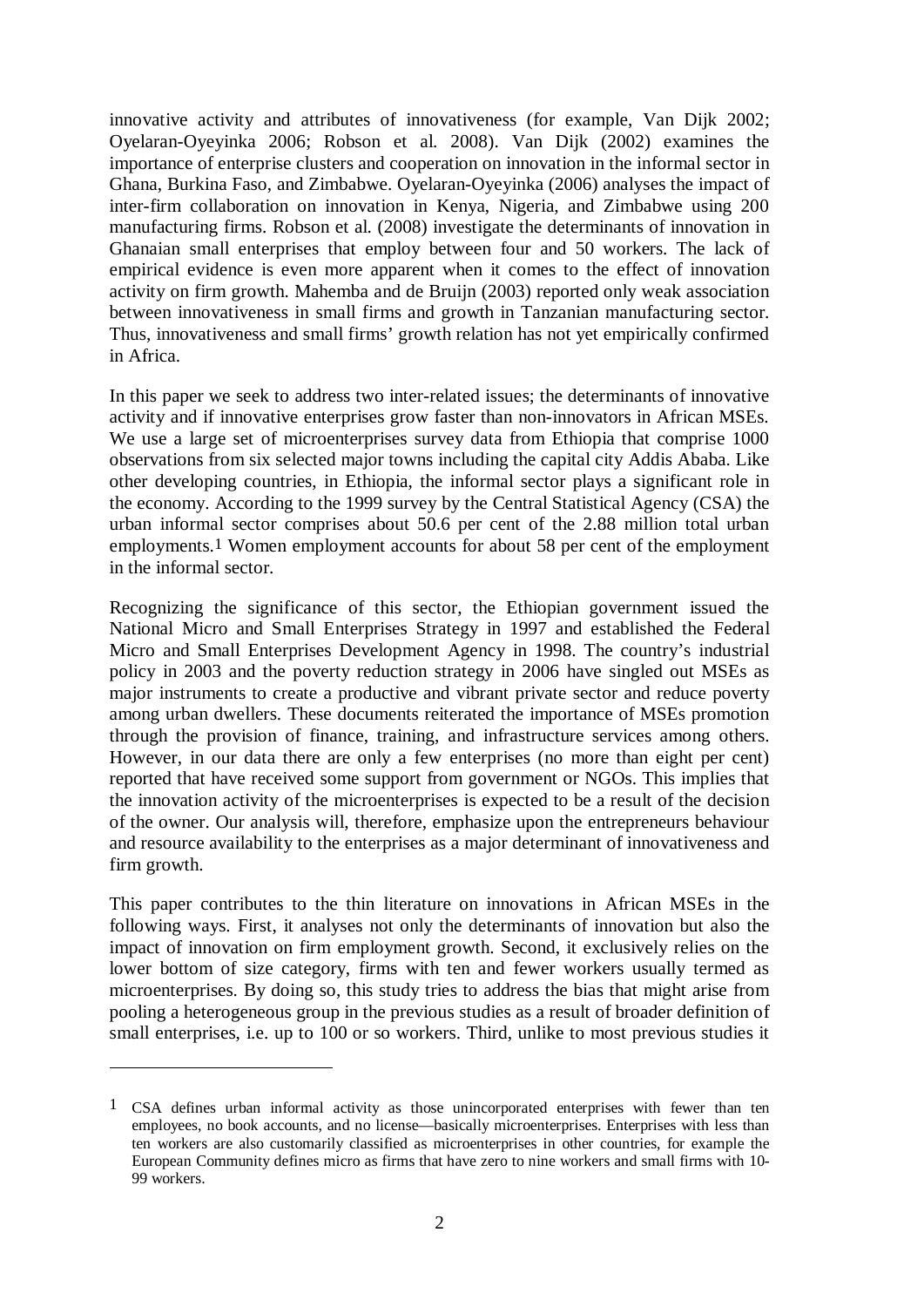covers not only manufacturing but also other major sectors such as service and trading activities.

This paper is structured as follows. The next section gives data and some descriptive analysis. Section 3 discusses the determinants of innovative activities. Section 4 examines the relation between innovation and firm growth, and the last section concludes.

### **2 Data**

1

The data source of this study is a survey conducted in 2003 by the Ethiopian Development Research Institute (EDRI) on a 1000 microenterprises with 10 and fewer workers. The survey was done in six selected major town: Addis Ababa, Awassa, Bahir Dar, Jimma, Mekelle, and Nazreth. A total sample of 974 enterprises was interviewed whereby 25 per cent of them are from Addis Ababa and almost 15 per cent each in the other cites.2 Table 1 gives the distribution of the enterprises and characteristics of the owners in our sample. The enterprises cover a wide variety of non-agricultural activities such as trade, service, and manufacturing. The majority of them are engaged in trade and service constituting 45 per cent and 36 per cent respectively. Manufacturing is also an important component (19 per cent) of the microenterprises mainly covering production activities such as wood and metal work, bakeries, and tailors.

Measuring the number of workers as the sum of working owners, paid and unpaid workers in 2002 (one year before the survey), 69 per cent of the businesses have less than five workers of which one-worker establishments constitute about 18 per cent.3 Firms that have 5–10 workers account for 30 per cent. Most of the enterprises are young, whereby 45 per cent of them are five or less years old and 36 per cent 6–12 years old. Male-headed businesses account for 74 per cent, while only 22 per cent are female-headed. The female-headed businesses tend to concentrate on activities such as retail trading, beauty salon, bars and restaurants, and local drink brewing. The majority of the owners are young, 59 per cent of them are less than 35 years old. The survey instrument also includes the owners' educational achievement. 32 per cent of the owners have completed high school and 15 per cent have some college years, while 12 per cent are illiterate. About 15 per cent of the owners have also reported that they had vocational training.

Our innovation indicator is a dichotomous variable that takes value one if the respondent said *yes* for the question *Did you make an important improvement/change to your product/service recently?.* As shown in the Table 2, about 34 per cent of the enterprises said *yes*. Those, who responded *yes* were then asked to disclose what type of improvement was involved. The lists of activities showed about 20 types. We categorized them into main type of innovative activities such as product/service

<sup>2</sup> The sampling frame was stratified by location and sector. Based on the population of microenterprises six major cities were first chosen then the sample was distributed to the cities. Similar stratification across sectors was also made based on the intensity of the sector activities such as manufacturing, service, and trade. At last, a sample was taken randomly from each sector at each location.

<sup>3</sup> In our calculation of employment we did not include causal workers, as about 80 per cent of the establishments reported that they do not normally hire casual workers.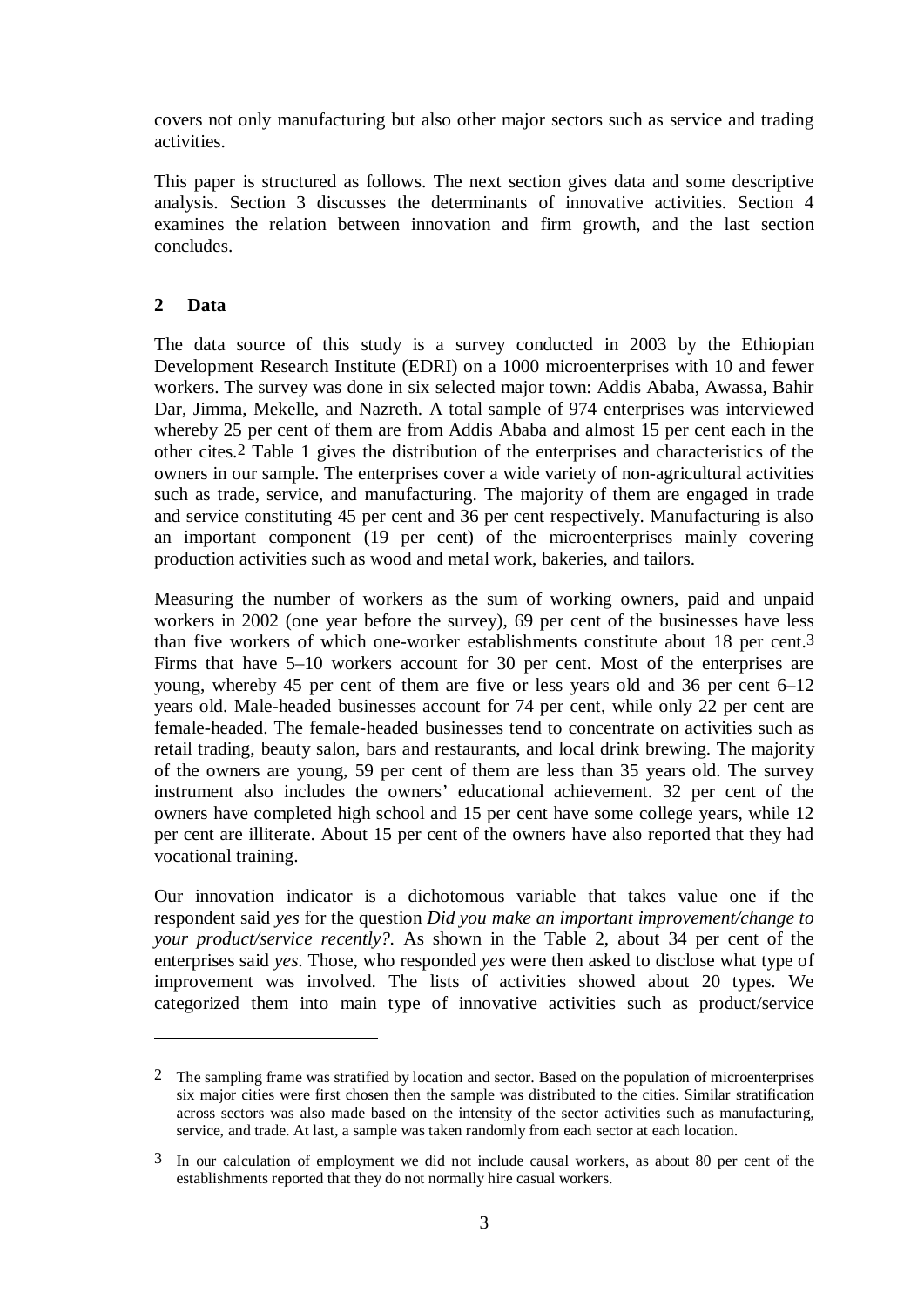innovation (providing new/quality/better design or an increasing variety of products), process innovation (machinery investment, improving or increasing business premises, furniture, and equipment), organizational and skill improvement (improving the skill of workers and managers), and marketing (more advertisement, shorter delivery time). These activities are more or less incremental and consistent with the observation made by Van Djik and Sandee (2002) on innovation in African small firms.4

The magnitude of innovativeness differs slightly by sector. The manufacturing sector has a higher propensity to innovate than the service sector and trade as shown by the ratio of firms that reported had improved their products/services to the total number of firms in each sector. But more importantly the sectors differ in the type of innovative activity. The manufacturing sector is distinctive from trade and service in this context. The innovation activities in the manufacturing sector are machinery improvement (investment), better design, skill improvements. Service and trade sectors, on the other hand, tend to concentrate on the improvement of business premises, provision of quality and variety of products/service, and marketing.

Looking at the association between the innovative indicator and other variables defining the characteristics of the owners and perceptions might give some guidance to the empirical framework on the determinants of innovation. The survey instruments include number of innovations related to owner perceptions particularly the relative status of his/her business in terms of innovation. For example, how do you compare your main product/services with that of your competitors in terms of quality material and model/design? How do you characterize the enterprise's machinery/equipment? The survey instruments also include business environment perception and variety of ownerfirm attributes.

Table 3 presents the correlation coefficient between the innovation indicator and other variables. Stars represent significance at 5 per cent or better. The innovative indicator is positively associated with the owner perceptions such that his/her business has better quality material and design than the competitors' and use advanced machinery. The innovators subgroup perception on business environment is also more optimistic than the non-innovators group. The innovators' indicator is positively associated (and significant) with the current size, employment growth, investment, revenue increased, have no market problem, and have planned to expand the business in the future. Among the demographic characters (owner age, gender, and marital status), only gender is found to be significantly associated with innovation activity and indicates women owners are less likely to engage in innovative activity relative to male owners. We have also tested for association between innovation activity and owner education and

 $\overline{a}$ 

<sup>4</sup> 'It was found that in the African case studies, everything the researcher did not expect, given the traditional context and way of doing things can be called an innovation in the local context. This means making a different product or a product of slightly better quality. "Innovation" would include all the following: using different raw materials, or economizing on the use of raw materials or energy; improving the design or introducing a new way to finance, distribute or stock products and changing the management of a small business'.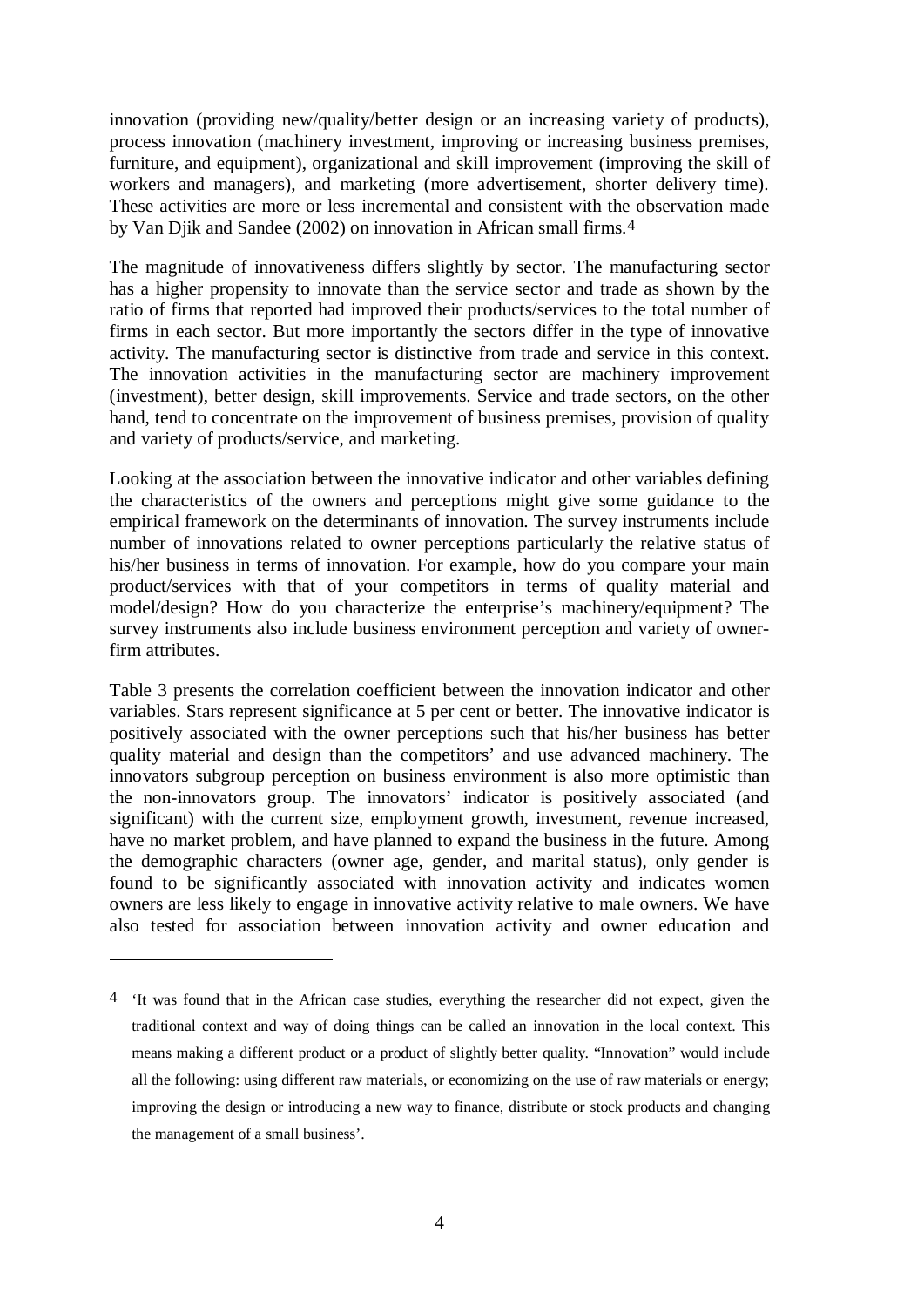experience. Owners with vocational training and some college years are more likely to innovate, while illiterate owners less likely do so.

### **3 Determinants of innovation activities**

#### **3.1 The framework**

Innovation was seen as a breakthrough or *radical change* characterized by marketing and technological discontinuity and primarily produced by large firms and concentrated markets as argued in the early works of Schumpeter. However, innovation is rarely a dramatic breakthrough, rather small improvement in a new process or product *incremental innovation* (Blaug 1999). The realization of economic benefits from 'radical' innovations in most cases requires a series of incremental improvements. Thus, the bulk of economic benefits come from incremental innovations and improvements (Fagerberg 2005). Broadly defined innovative activities include introducing new products/services, new design, and improved quality of products/services, installed new equipment, changed sales methods, and improved working conditions. An innovation in a small enterprise in the developing countries context is largely an adoption of a product, process, or method that have already been adopted elsewhere but new to the firm and not necessarily new to the world, region, country, or industry (Van Dijk 2002).

What factors determine innovativeness and innovation activities in small firms? Hyvärinen (1990) identifies three broad (sometimes overlapping) determinants: entrepreneurial attributes, firm level resources, and the environment in which the firm operates.

**Entrepreneurial character:** In small businesses decisionmaking is concentrated in the hands of owner-manager (Dyer and Handler 1994). Innovation activities of individuals (owner-manager) form an important part of the innovation activities in small enterprises. Thus, the smaller the enterprise, the nearer its innovative behaviour is to that of an individual's (the owner-manager) behaviour (Hyvärinen 1990). Any attempt to investigate the innovation needs to consider an analysis of the characteristic of the entrepreneur (Donckels and Fröhlich 1991; Hausman 2005). Rogers (1995) summarizes characteristics of innovative entrepreneurs into three headings; socioeconomic status, personality, and communication behaviour of which education, social status, age, attitude toward risk and science, and density of social network in which the individual participates, are among the long list of variables.

Various empirical studies have tested the effect of human capital and demographic factors on innovation. Khan and Manopichetwattana (1989) and Hausman (2005) showed that in the USA innovative firms are led by more educated executives or owners. In Ghana, Robson et al. (2008) found that educated owners are more likely to innovate. The experience of owners (level of skill and knowledge) is also an important factor and has been found to affect innovation activities (Hausman 2005). Mahemba and de Brujn (2003) and Robson et al. (2008) have also shown that training of workers is associated with higher innovation. Khan and Manopichetwattana (1989) found that firms led by in average younger owners, are proactive, risk taking, and more innovative. So far, the relation between the owner's gender and innovation activities has not been empirically established. In the entrepreneur literature, however, there are a number of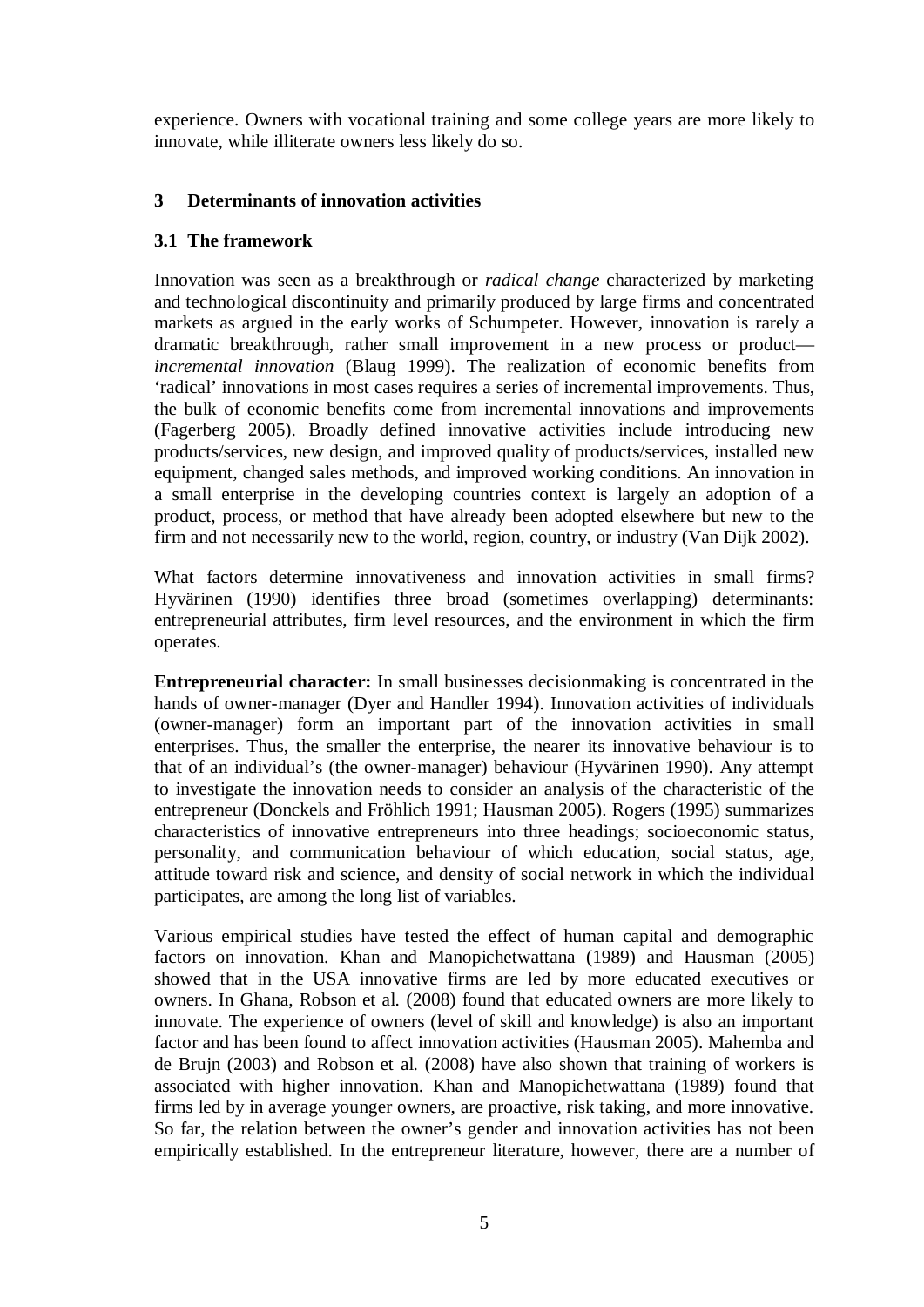evidences showing that women-headed firms grow slower than male-headed ones (Liedholm and Mead 1993; McPherson 1996).

**Firm level factors:** Innovation activity occurs at firm level and the firm is a central actor in processes of technological change (Romijn 2002). In the empirical literature these resources are captured by firm size, age, access to finance, and network. The relation between firm size and innovative activity is a longstanding debate since the work of Schumpeter 1939.<sup>5</sup> However, the empirical results so far are not conclusive (Nootebom 1994; Ernst 2004). In this paper we are not pursuing this debate as our data covers only the lower segment of firm size with 10 and fewer employees. But the size of a firm could still impact innovative activities even within the microenterprises, capturing differences in access to resources. Rogers (1995) indicated that early adopters are the wealthier and have large sized units (farms, schools, companies, and so on).

Innovative spirit could be associated with the age of a firm in the sense that small firms have higher innovative capacity in the first stage of a life cycle. In contrast, firm age could also represent accumulated resource, market knowledge, and developed network thus older firms are more likely to be involved in innovation activities. The empirical evidence in Africa so far is mixed. Wignaraja (2002), Deraniyagaa and Semboja (1999) found supporting evidence of positive relation between firm age and innovation, and technological capability. Robson et al. (2008), however, found no significant relation between firm age and innovation.

Innovation activities would take place more easily in clusters and networks (Van Djik and Sandee 2002). Effective network that comprises lateral and vertical linkages raises capacity for each node in the network by increasing exposure to ideas and opportunities. They also reduce the transaction of developing and adopting innovations (Ernst 2004). A voluminous empirical literature supports the role of clusters and networks on innovation in Africa (Sverisson 1997; Oyelaran-Oyeyinka 2006; Chipika and Wilson 2006). Unfortunately, we do not have good approximation of network in our data thus have not included a network variable in the empirical analysis. We believe that if such effects exist then firm age might partly capture the impact of the network.

Based on this brief survey, the descriptive analysis in the previous section, and availability of data we forward the following hypotheses for test.

• *Hypothesis 3.1: Entrepreneurs with more formal education, technical/vocational training, and/or longer previous experience are more likely to take up innovative activity.* 

 $\overline{a}$ 

<sup>5</sup> The debate mainly surrounds whether small or large firms are more innovative. Some argue innovations are primarily produced by large firms and concentrated markets, while others claim that small firms are more likely to innovate. The advantage of large firms on innovation is their deeper level of specialization, science-based knowledge, economy of scale, larger and cheaper financial resources, spread of risks. The strength of small firms on the other hand, lies on their flexibility, greater motivation, tacit knowledge in unique skills, more informal communication along shorter lines, less bureaucracy, greater proximity to market and to own production (Nooteboom 1994).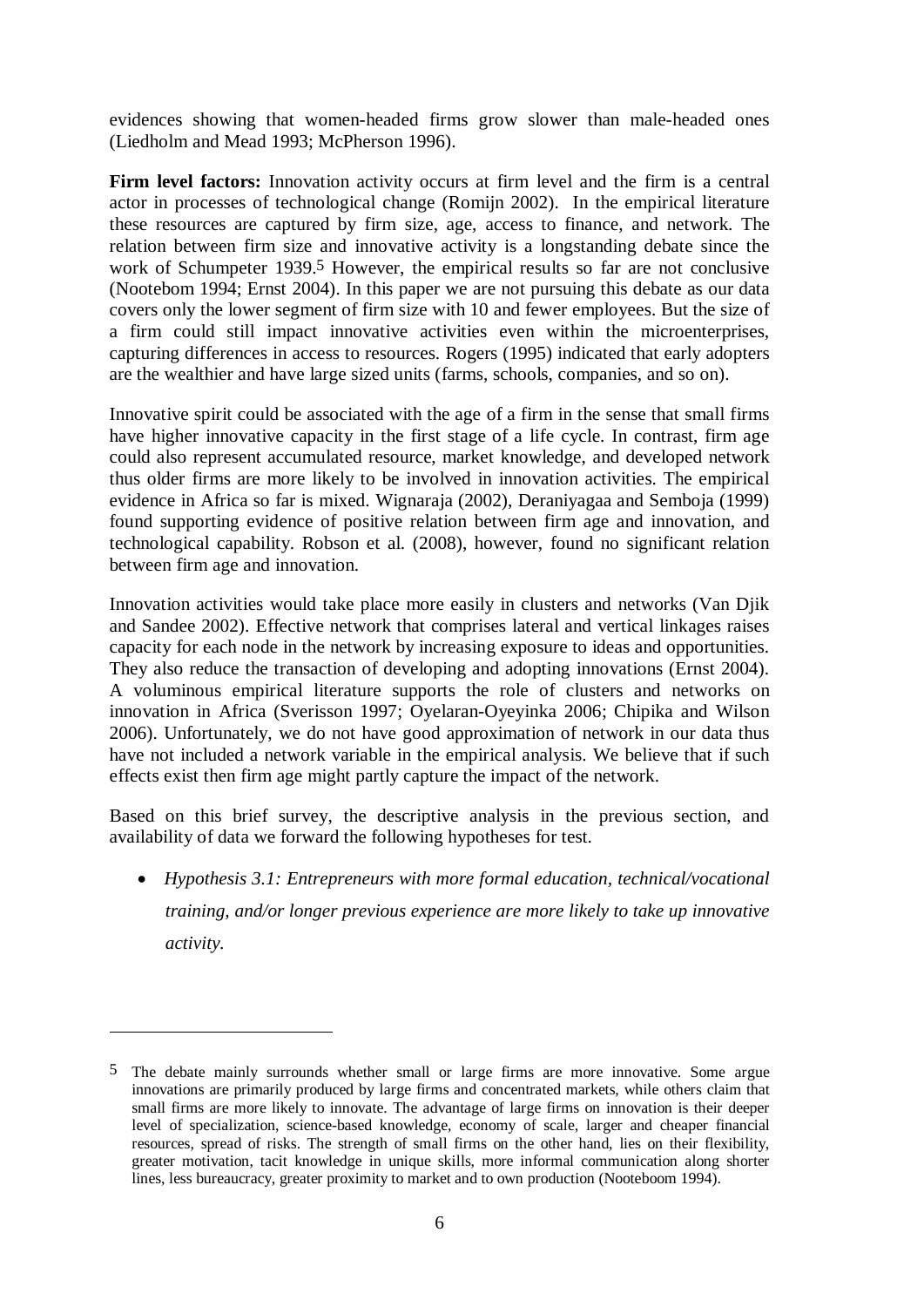- *Hypothesis 3.2: Younger entrepreneurs are more likely to take up innovative activity.*
- *Hypothesis 3.3: Male entrepreneurs are more likely to take up innovative activity than female entrepreneurs.*
- *Hypothesis 3.4: Larger firms are more likely to innovate than smaller firms.*
- *Hypothesis 3.5: Older firms are more likely to innovate than younger firms.*

#### **3.2 Estimation and results**

The discriminant analysis and logistic regression are widely applied for identifying the attributes of innovative and non-innovative entrepreneurs/firms (e.g. Ostlund 1974; Kim and Kim 1985; Oyelaran-Oyeyinka 2006; Moreno and Casillas 2007; Koellinger 2008; Robson et al. 2008). The discriminant analysis, however, is based on a number of assumptions that sometimes are difficult to justify. It requires assumptions such as normal distribution, linear and homoscedastic relationships, untrancated interval or near interval data, proper model specification, and if the dependent variable is a true dichotomy among others. In contrast, the logistic regression requires no assumptions regarding the distribution of the explanatory variables. It is relatively robust, flexible and easily used, and it lends itself to a meaningful interpretation. Logistic regression is preferred when data are not normal in distribution or group sizes are very unequal (Pohar et al. 2004; Garson (undated)). Thus, in this paper we applied the logistic regression to test the above hypotheses on the determinants of innovative activity.

The dependent variable 'innovativeness' is defined here as a categorical variable indicating that the firm made important improvements/changes to its product/service recently. The independent variables include firm size, firm age, and owner attributes such as age, gender, previous business experience, general education and vocational training. The size of the firm is measured by the current number of employees. Firm age is the number of years since start and in logarithmic form. Business experience represents the experience of the owner in business before starting the current business, measured in number of months and in logarithmic form. The owner's age is also in logarithmic form. We made a distinction between general education and vocational technical training. The general education is represented by a high school certificate and some years of college education. This means the owner who did not complete high school and the illiterate serve as the control category. Vocational training is a dummy capturing if the owner had access to vocational training before or after the start of the business. Two sectoral dummies representing manufacturing and service are included, with trade as control category. Regional difference is also controlled with Addis Ababa as a reference city.

Table 4 reports the logit estimation results. The size of the firm is positive and highly significant. This means larger firms are more likely to participate in innovation activity. The positive effect of size indicates the resource advantage of larger firms over smaller ones and it is consistent with the theory of resource-based view and previous studies (for example, Robson et al. 2008). Firm age is also positive and significant. But when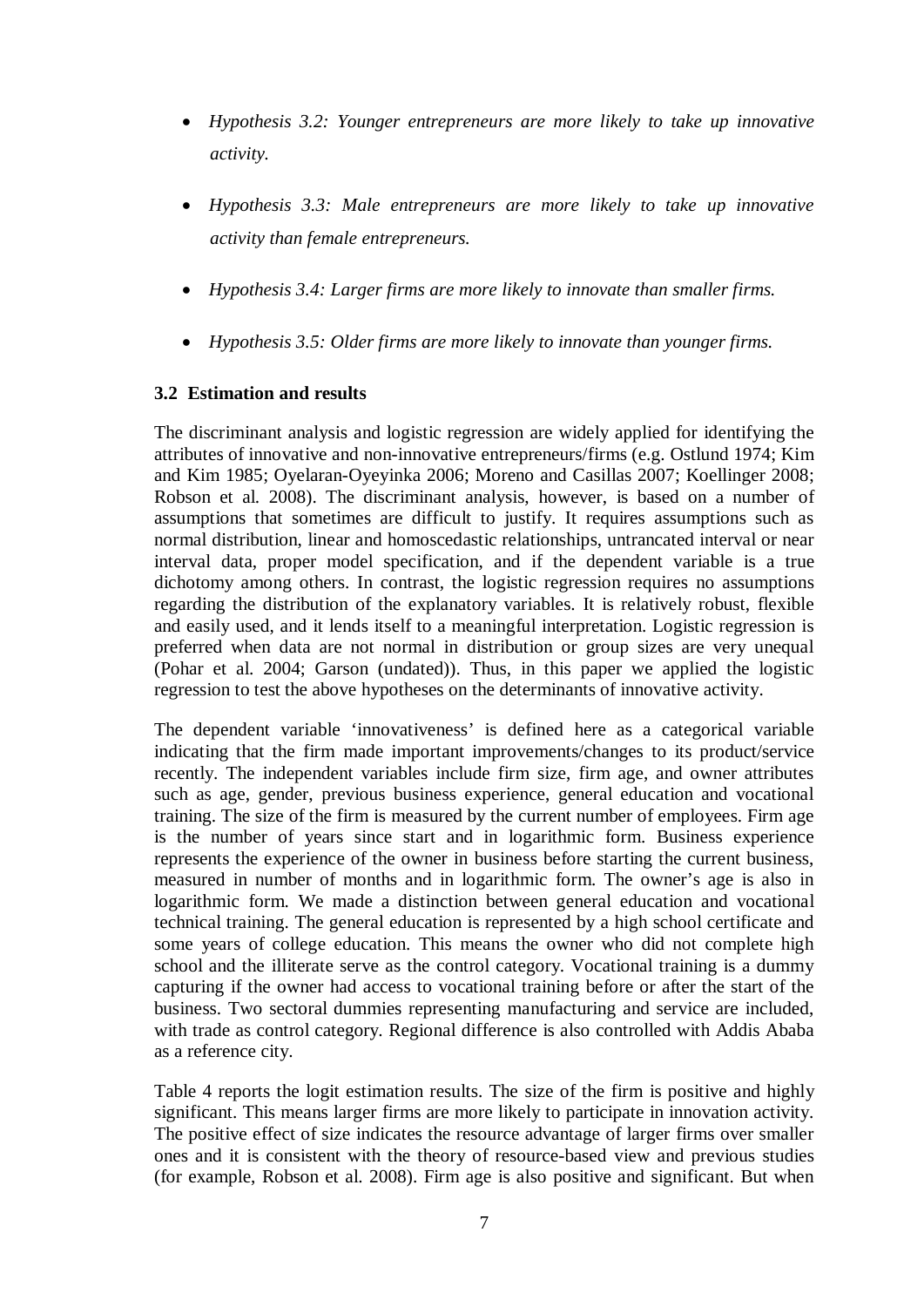we include age square into the model we find a non-linear relationship (i.e. positive at the first level and negative squared term, both significant) between innovation and firm age (see Table 4, column 2). The concave relationship between firm age and innovativeness suggests that innovative activity increases at an early age but tends to decline beyond a certain age. The positive relation between age and innovation activity at an early age might be due to accumulated business experience and market knowledge. However, this advantage might not last long. The manufacturing dummy is positive and significant, suggesting that manufacturing firms are more likely to engage in innovative activity compared to the trade sector.

The coefficient of female owners is negative and significant suggesting female owned enterprises are less likely to innovate in contrast to those owned by male. This is usually explained by the fact that women owners are more family oriented and interested in long term stability of the business, thus, tending to take less risk (Brush 1992), and as a result less likely to engage in innovation activity. Women entrepreneurs also face more operational and strategic impediments compared to male in their entrepreneurial pursuit (Rutshobya 2001). Owner age is also negative and significant; the older the age of the entrepreneur, the less likely they are to innovate. This is consistent with the Khan and Manopichetwattana (1989) finding and might be explained by the fact that older entrepreneurs are also more risk averse than young entrepreneurs. Among the human capital variables only vocational training is found to affect innovation activity positively and significant but neither general education nor previous experience. This lends support to the belief that vocational (technical) training is more important than the general education in promoting entrepreneurship.

In the last column of Table 4, we introduced employment growth measured by cumulative change of employment in the firm between 2001 and 2003. This was to test if there is any causation from growth to innovation. However, firm growth is not significant while the effect of other variables remain the same. Robson et al. (2008) have also found no clear relation from firm growth to innovation in their estimation of innovation equation that includes firm growth. The effect might be the other way round, i.e. from innovation to firm growth? This is the task of the next section.

#### **4 Innovativeness and firm growth**

#### **4.1 The framework**

The second objective of this study is to investigate if innovative firms grow faster than non-innovative firms, in other words, if innovators create more jobs. Theoretically, new technologies and processes are associated with a better utilization of resources, higher quality of routine tasks and higher productivity. Companies that use innovative technologies and processes can often offer qualitatively superior and/or cheaper products, thereby enjoying higher growth potential (Minitti et al. 2006). McDaniel (2000) also argues that those firms successfully master the timing and placement of innovation development and innovation implementation in their respective industries will be set to lead in profits market share and industry dominance. In the context of new firms Geroski (1995) argues that the growth and survival prospects of firms will depend on their ability to learn about their environment, and to link changes in their strategy choices to the changing configuration of that environment.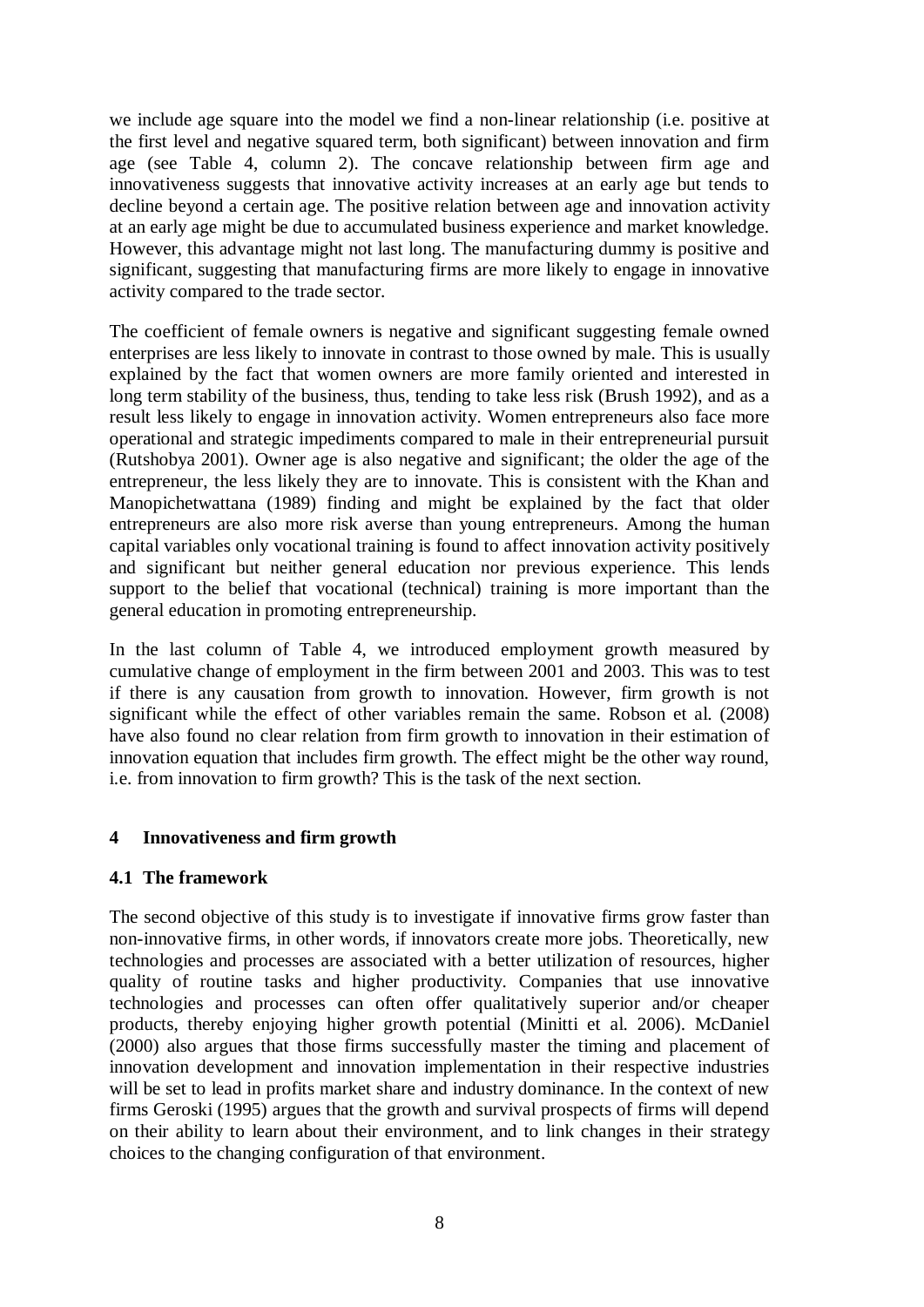Although, there are also counter-arguments that innovation might replace employment most empirical studies in the developed world show that innovative firms are more likely to grow, i.e. higher market share, profit, or employment, regardless of industry, size, or other characteristics. Mansfield (1962) compared average annual growth rates of innovators and non-innovators with comparable initial size in USA manufacturing and found that the growth rate of innovators is about 4–13 percentage points higher than the control group. Jones-Evans et al. (1996) found technologically innovative small and medium enterprises (SMEs) in the UK have growth rates above the average regarding assets, and expropriations. Moreover, such companies tend to have minor bankruptcy rates. Koellinger (2008) examines the relationship between the usage of internet-based technologies, different types of innovation, and performance at the firm level based on a sample of 7302 European firms. He found that all considered types of innovation, including internet-enabled and non-internet enabled product or process innovations, are positively associated with turnover and employment growth but innovative activity is not necessarily associated with higher profitability. Cho and Pucik (2005) conducted research using data from the Fortune Reputation Survey and the Research Insight Global Vantage. They found significant relationship between innovativeness and firm growth and profitability. There is not much empirical work in Africa on the impact of innovation on firm growth. Mahemba and de Bruijn (2003) found no clear relation between innovativeness and firm growth of small manufacturing firms in Tanzania.

Besides innovative activity a number of other factors could also influence firm growth. The stochastic theory of Gibrat's law relates size distribution and firm growth and argues growth is independent on size. However, the growing empirical literature shows the contrary, i.e. a negative relationship between growth and firm size (Evans 1987; Dunne and Hughes 1994; Bigsten and Gebreeyesus 2007). The inverse relation between firm growth and size can be explained through the availability of slack resources suggested by Penrose (1959). Such idle resources arise as a consequence of their indivisibility. The extent to which a firm can employ the most advantageous division of labour depends on the scale of its operations; the smaller its output the less can resources be used in a specialized manner. The smaller the firm, the greater the indivisibility of resources and availability of slack resources, thus higher the incentive to expand.

In a life-cycle theory of firm Jovanovic's (1982) passive learning model predicts negative relation between firm age and growth. This is supported by several empirical studies (for example Evans 1987; Dunne and Hughes 1994; Mcpherson 1996; Bigsten and Gebreeyesus 2007). The active learning model by Ericson and Pakes (1995), on the other hand, argue that firms investing in R&D and human and physical capital will be more efficient and grow faster.

Lack of access to financial resources hinders firms from growing to their optimal size (Holtz-Eakin et al. 1994; Elston 2002; Cabral and Meta 2003). Micro and small enterprises are more likely to face liquidity problems as they are considered expensive to be served thus less attractive to formal banks. Lack of finance is the most referred complaint among entrepreneurs in Africa (for example Biggs and Srivastava 1996; Bigsten et al. 2003). Other studies have also related firm growth to entrepreneurial attributes such as owner age and gender (for example Liedholm and Mead 1993; Mcpherson 1996; Davidson 1991; Davidson and Hoing 2003). The literature briefly reviewed above leads to the following testable hypotheses.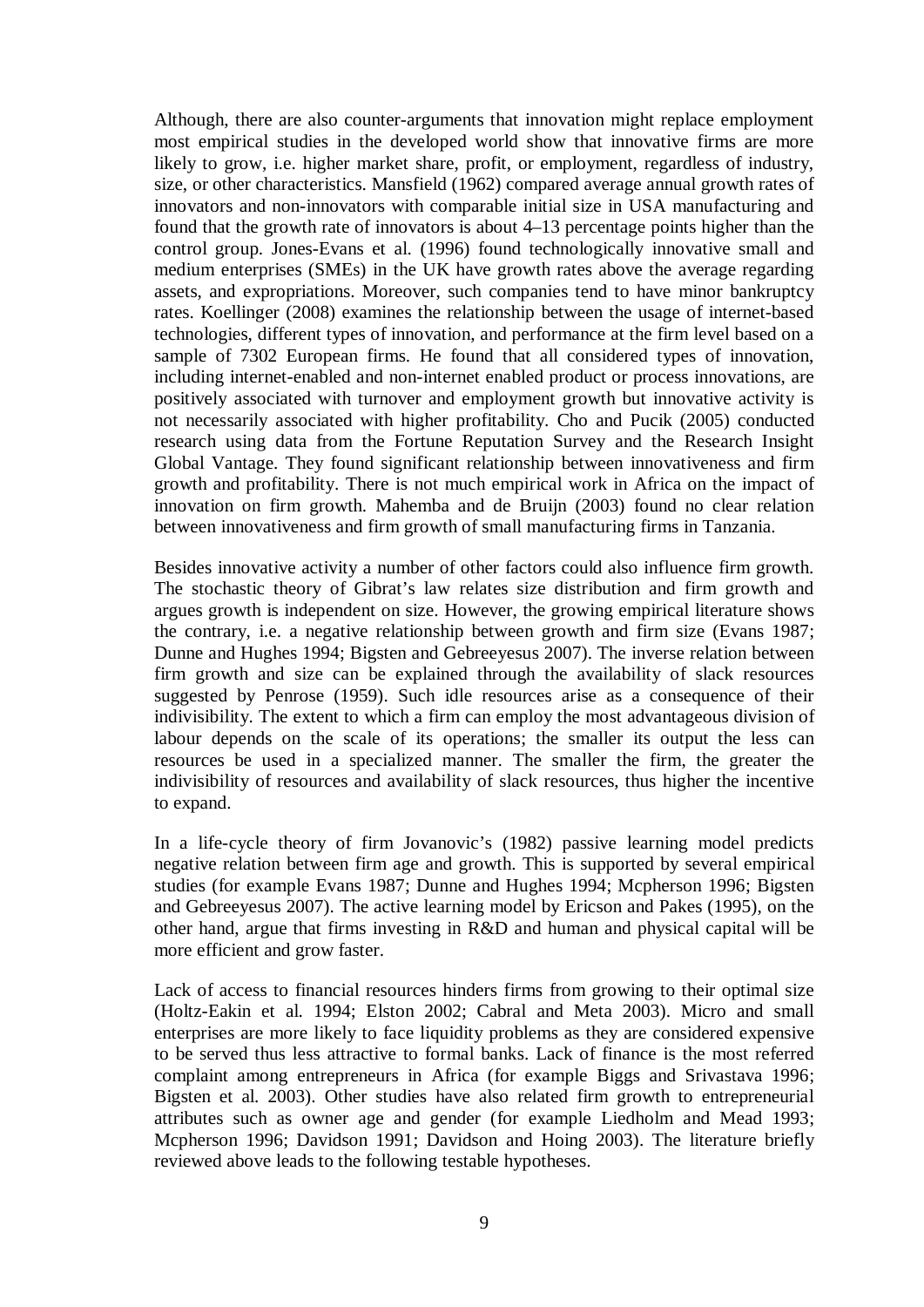- *Hypothesis 4.1: Innovative firms grow faster.*
- *Hypothesis 4.2: Growth is inversely related with the size and age of the firm.*
- *Hypothesis 4.3: Businesses with less access to finance grow slower.*
- *Hypothesis 4.4: Businesses owned by educated people grow faster than those owned by the ones with lesser or no education.*
- *Hypothesis 4.5: Businesses whose owners had longer previous business experience exhibit higher growth than those who did not have such experience.*
- *Hypothesis 4.6: Businesses run by younger owners grow faster than those run by older owners.*

In modelling the relation between innovation and firm growth, we start with the Evans (1987) firm growth equation that relates growth with initial size, and age but augmented by innovation indicator and other variables:

$$
\Delta S = \beta_0 + \beta_1 \ln(S_0) + \beta_2 \ln A_t + \beta_3 INN + \sum \gamma_i X_i + u_t
$$
 (1)

where ∆*S* and *S*0 represent the change of firm size and beginning size respectively, *A* denotes firm age, *INN* innovation indicator (a dichotomy variable), and *X* indicates other control variables (for example, owner characteristics such as education, experience, age, and financial constraint), and *u* is the log-normally distributed errors term with mean zero.

In the literature there are different measures of firm performance, such as growth in sales, profits, market share, assets, and employment. In this analysis we confined ourselves to employment growth basically due to the absence of sufficient sales and assets variable in our data. The dependent variable employment growth is defined here as the net change of employment between 2001 and 2003. The timing fairly matches with our main explanatory variable, i.e. innovativeness that captures if the firm made significant change/improvement in its product/service in recent years. On the right hand side of the equation, size is measured by employment at initial year. Credit constraint is defined as =1 if the firm reported that it needs credit but is unable to borrow due to different reasons, and 0 otherwise. The other explanatory variables are defined in the previous section.

#### **4.2 Estimation and results**

Estimating the above equation with ordinary least squares (OLS) might lead to inconsistent results if one or more of right-hand side (RHS) variables are not exogenous to the model. As we have shown in the previous section innovation is determined by many of the variables in the model, such as entrepreneurial characteristics. We performed a test for endogeneity of the innovation indicator using an augmented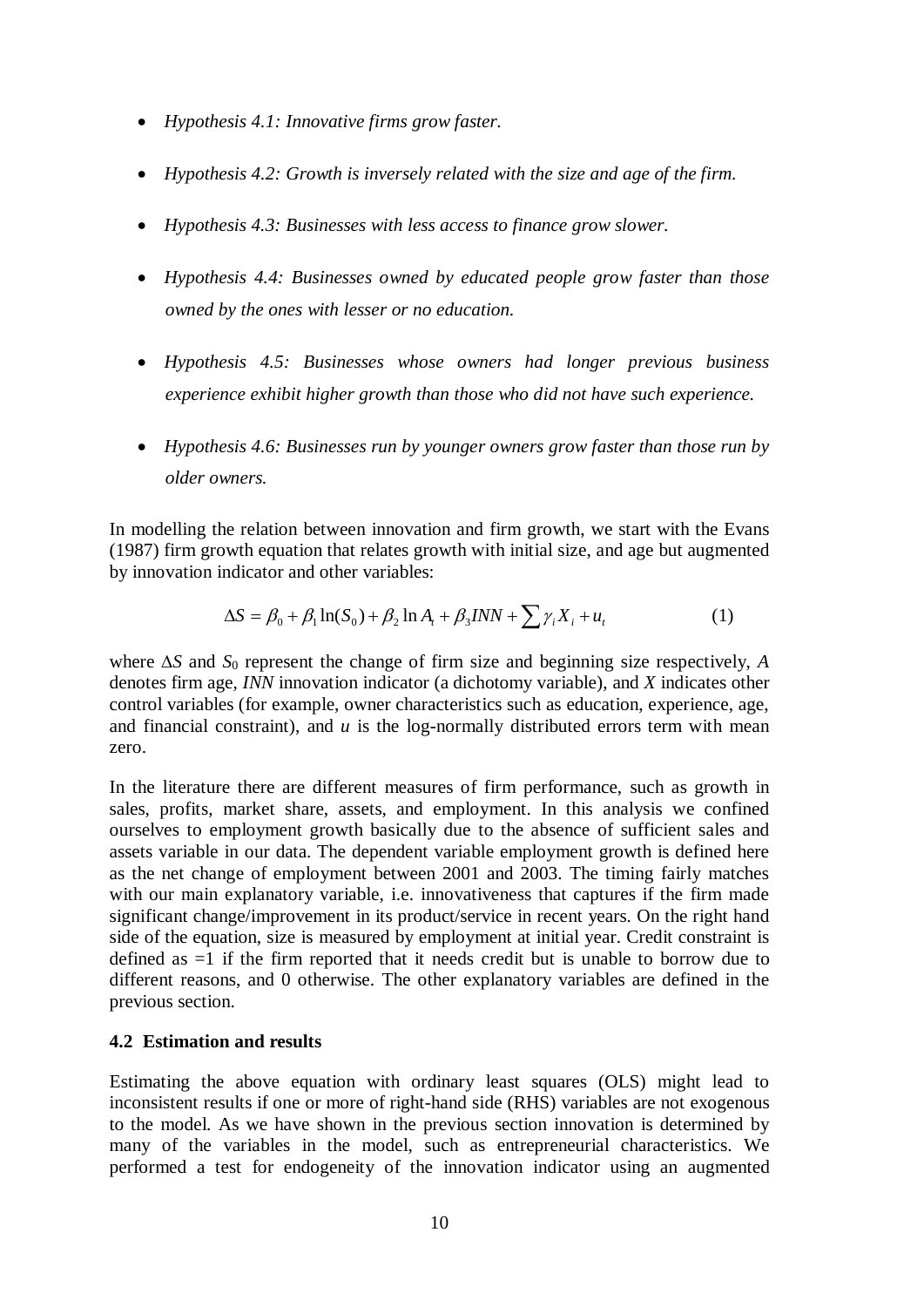regression test (DWH) and found that the innovation indicator is correlated with the error term which makes OLS results inconsistent. There are different methods in controlling the endogeneity problem; simultaneous equation, fixed effect, instrumental variable (IV) method, etc. Given that our data is cross-section we use the IV method, specifically the two-stage least square (2SLS). The disadvantage of the IV method is that identifying a proper instrument is not easy. The requirement for proper instrument is that it should be correlated with the instrumented (i.e. included endogenous regressors) and at the same time uncorrelated with the error term.

Based on some experimentation of the data vocational training and owner gender are found to satisfy the requirement for proper instrument. The first stage regression results and test results are reported in Appendix table 1. First, the instruments are highly correlated with the innovation variable. F-tests that the owner female and owner with vocational school equals zero are also rejected. However, simply having an F-statistic that is significant at the typical 5 per cent or 10 per cent level is not sufficient. Stock et al. (2002) suggest that the F-statistic should exceed 10 for inference based on the 2SLS estimator to be reliable when there is one endogenous regressor.6 The F-test statistic from the first regression is 12.58 and exceeds 10—the rule of thumb (see Appendix table 1). Hence, the instruments are strongly correlated with the endogenous regresssor. We have also conducted a test overidentifying restriction (see Table 5).<sup>7</sup> The Sargan statistic of overidentification restriction can not be rejected implying the instruments are valid. Confirming that our instruments are valid we now proceed to discuss the results.

Table 5 reports OLS, 2SLS, GMM, LIML estimation results. The 2SLS denotes a twostage least square estimation. GMM represents a generalized method of moment's estimator and generates efficient estimates of the coefficients as well as consistent estimates of the standard error. LIML stands for limited information maximum likelihood and the estimator may yield less bias and confidence intervals with better coverage rates than 2SLS estimations. The OLS was included for comparison although we showed that the innovation coefficient might be inconsistent due to its endogeneity. The OLS result is, however, not qualitatively different from the others except the magnitude of the innovation indicator is lower. The other estimation results are almost identical even in terms of magnitude.

The innovativeness indicator is positive and significant in all the estimations. This suggests that innovative firms grow faster than non-innovators, thus, innovative activity predicts higher job creation. Other variables have also impacted employment growth. Initial size and age of the firm are negative and significant in all estimations suggesting that smaller and younger firms grow faster than their counterpart. Size and age often have a non-linear relationship with firm growth. Of course, a non-linear relationship between size and growth might not make sense in a small range of size such as the data we have of firms with 10 and less workers. Thus, we estimated a non-linear relationship between age and growth by introducing square of log firm age into the equation. The

1

<sup>6</sup> For more discussion and examples on this see StataCorp Release 10, Reference I-P: 49.

<sup>7</sup> The test of overidentifying restriction tests two things simultaneously: whether the instruments are correlated with the error term and if the equation is mis-specified, i.e. one or more of the excluded exogenous variables should in fact be included in the structural equation. Thus, a significant test statistic could represent either an invalid instrument or incorrectly specified equation (StataCorp Release 10, Reference I-P: 52).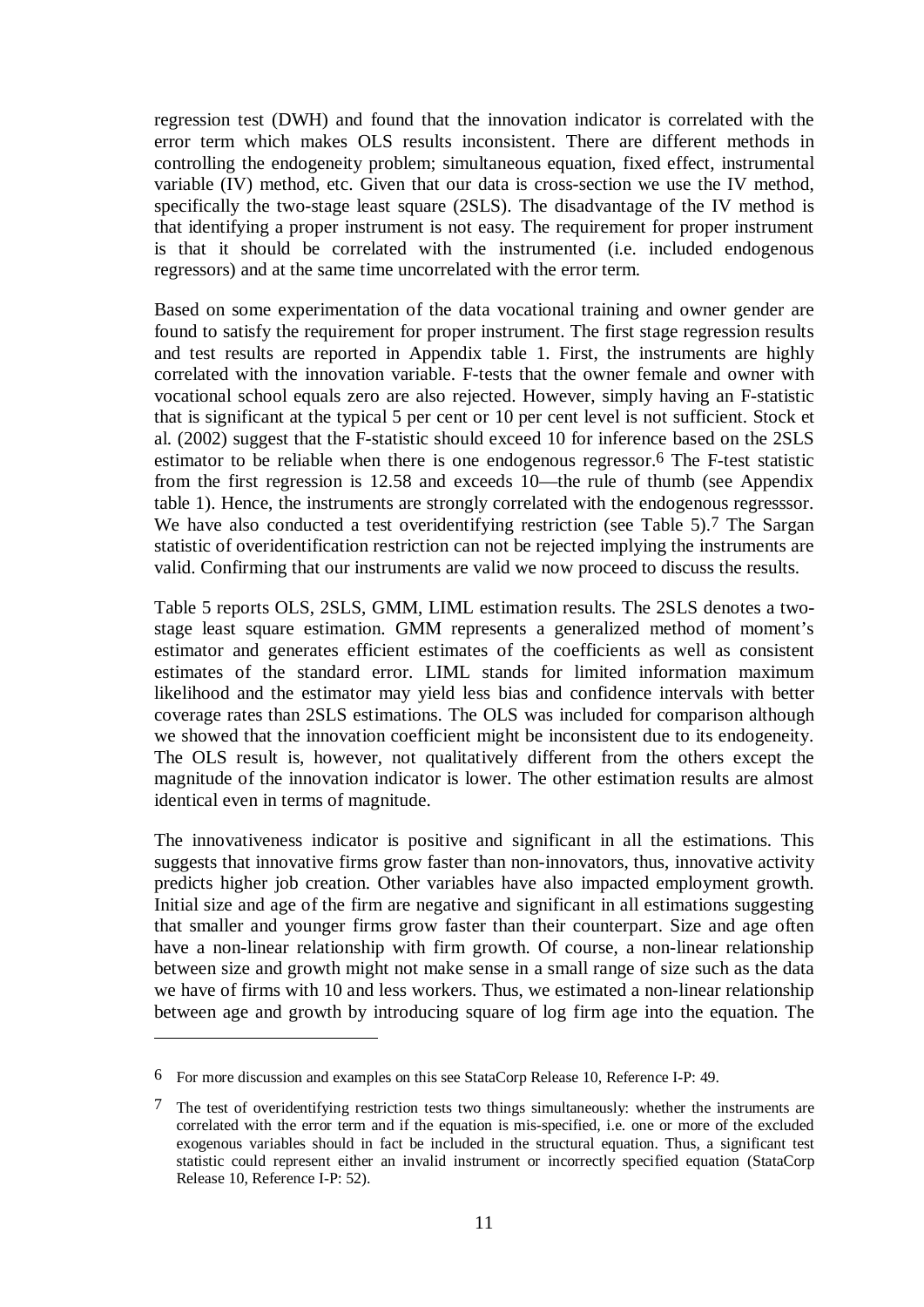results are reported in the last column of Table 5. There is indeed a convex relationship between age and growth of employment with the first level taking negative sign and the squared term positive, both significant. This means firm age is related with growth negatively, but the negative relation diminishes with age. The negative segment captures evidence of a learning process that was proposed by Jovanovic (1982) whereby as a firm ages and grows more confident about its costs, the mean and variance of its growth rate should decrease. This is also consistent with the previous findings. Bigsten and Gebreeyesus (2007) found a convex relation in the Ethiopian manufacturing sector. Evans (1987) reported that firm growth decreases with age for younger firms but is roughly independent of age for older firms in US manufacturing.

Credit constraint is highly significant and negatively related with firm growth. This is obvious given that 85 per cent of the firms in our sample have never received credit from the formal market, such as banks and microfinance institutions. Consequently, they largely depend on the informal network such as relatives and friends, and trade credit. In all the estimations manufacturing is positive and highly significant. Hence, manufacturing enterprises are more likely not only to innovate but also grow faster than other sectors. Service gives positive coefficient but not significant.

Among the attributes of the entrepreneurs only owner age is found to be positive and significant. However, the human capital variables such as owner previous experience and owner education as measured by the dummy of high school certificate and above are positive but not significant. Vocational training was also found to be insignificant (not reported here).

#### **5 Summary and conclusions**

The aim of this paper was to address two prominent issues on the MSEs development in Africa. The first is to show the factors that foster or constrain innovation and the second examining if innovative enterprises create more jobs than non-innovators. We estimated separate models of innovation and growth determinants. We used a logit estimation method for the innovation model. In the growth equation we applied IV method to address the endogeneity of innovation in the model. Appendix table 2 summarizes the signs and significance level of the variables in both models.

Innovation activity is related with a number firm and entrepreneur attributes. Current size is related positively with innovation activity. This means the larger in size the more likely to involve in innovative activity. Resource advantage could explain why larger firms are more innovative than smaller firms. This is consistent with most previous studies. We found a non-linear (concave) relationship between firm age and innovation activities. Innovative activity increases at early age but tends to decline beyond a certain age. Our interpretation of the results is that the positive relation between firm age and innovation activity at early age might be due to accumulated business experience and market knowledge. However, this advantage might not last long, for example the innovative sprit of firms might decline with age.

Among the human capital variables vocational training is found to have a strong effect on the innovation activity. Unlike other studies (for example Hausman 2005), neither general education (a measured by high school certificate and above) nor previous business experience are affecting innovation in our data. This gives support to the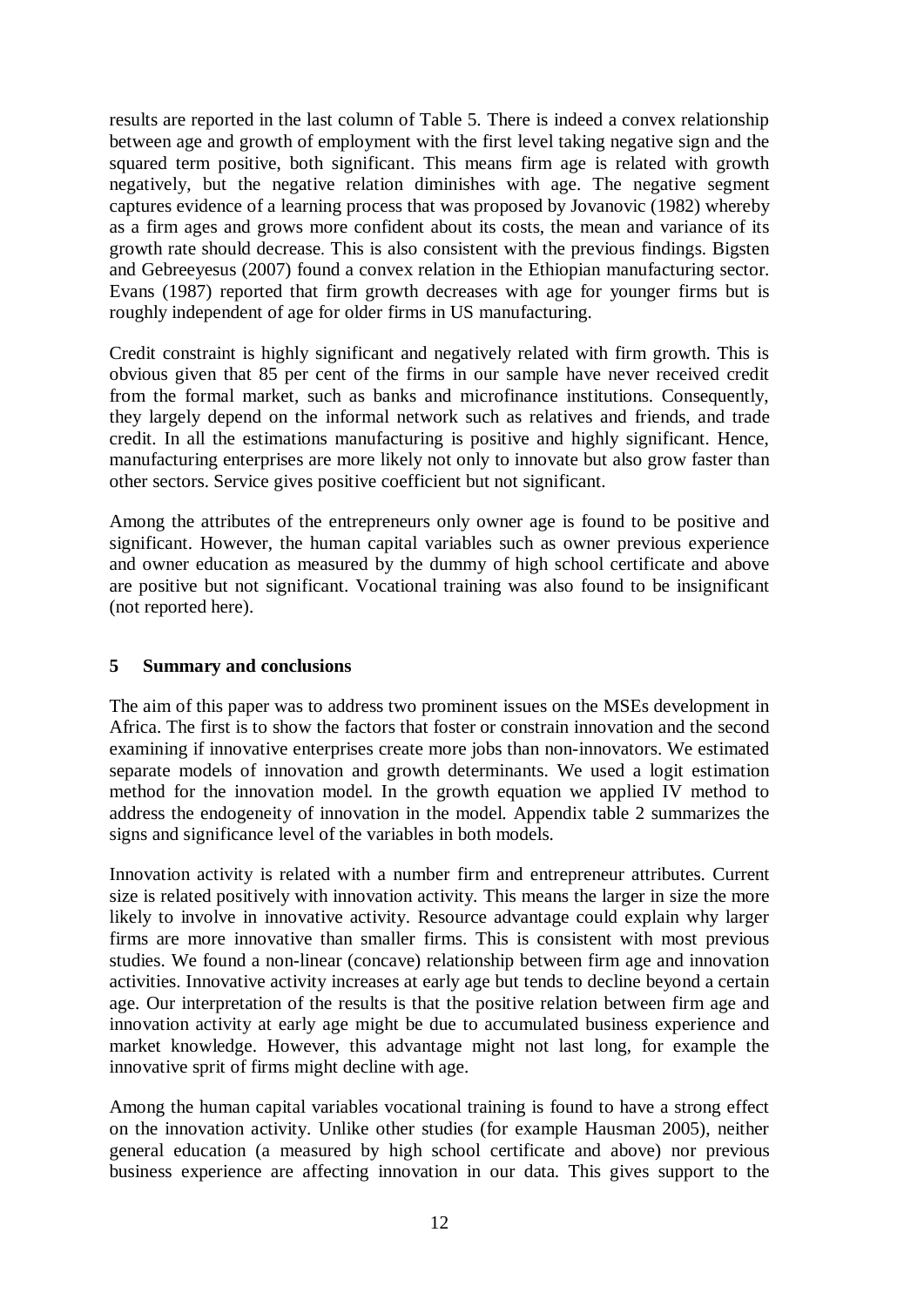notion that technical skill is more important than general education in promoting entrepreneurship and innovation.

Female owned firms are less likely to be involved in innovation activity. This might be explained by the fact that women entrepreneurs are risk averse. Previous studies indicated that women entrepreneurs are more family oriented thus less interested in expansion of their businesses (Brush 1992). In developing countries women entrepreneurs also face more constraints comparing to male in their entrepreneurial pursuit. We have also found a negative relation between innovativeness and owner age suggesting that younger owners are more likely to innovate than older ones. This is usually an indication of the owners' risk attitude.

The main contribution of this study to the MSEs literature in Africa is its extension in examining the effect of innovativeness on firm growth while controlling a range of other potential variables that could have an effect on firm growth (e.g. size, age, financial constraint). We found strong evidence that innovators are more likely to grow than non-innovators. On the other hand, we found no evidence of the reverse causation (i.e. from growth to innovativeness). This supports the claim that innovations lead to expansion of business and creation of more jobs. A focus on promoting innovation and technological capability will, therefore, pay off not only through increasing MSEs competitiveness but also by their ability to create more jobs.

Credit constraint affects negatively firm growth. This is obvious given that the financial markets in Ethiopia are underdeveloped and most of the small firms rely on the informal market for external finance. Policymakers, therefore, need to facilitate alternative channels of access to finance for small firms. In both the innovation and growth estimations a manufacturing dummy is found to be positive and highly significant. This gives evidence of the superiority of the manufacturing sector as an engine of growth.

Other firm characteristics such as size and age of the firm have also been found to affect growth. We found a negative relation between initial size (employment) and growth, suggesting smaller firms at start tend to grow faster than larger ones. This is consistent with the availability of the slack resources view suggested by Penrose (1959) and most previous empirical findings. We found a non-linear (convex) relation between firm age and firm growth. This means growth decreases with age until a certain point while the relation turns positive beyond that. The negative segment captures evidence of the learning process that was proposed by Jovanovic (1982) whereby as a firm ages and grows more confident about its costs, the mean and variance of its growth rate should decrease. This is also consistent with the previous findings (for example Bigsten and Gebreeyesus 2007 in Africa, and Evans, 1987 in US manufacturing).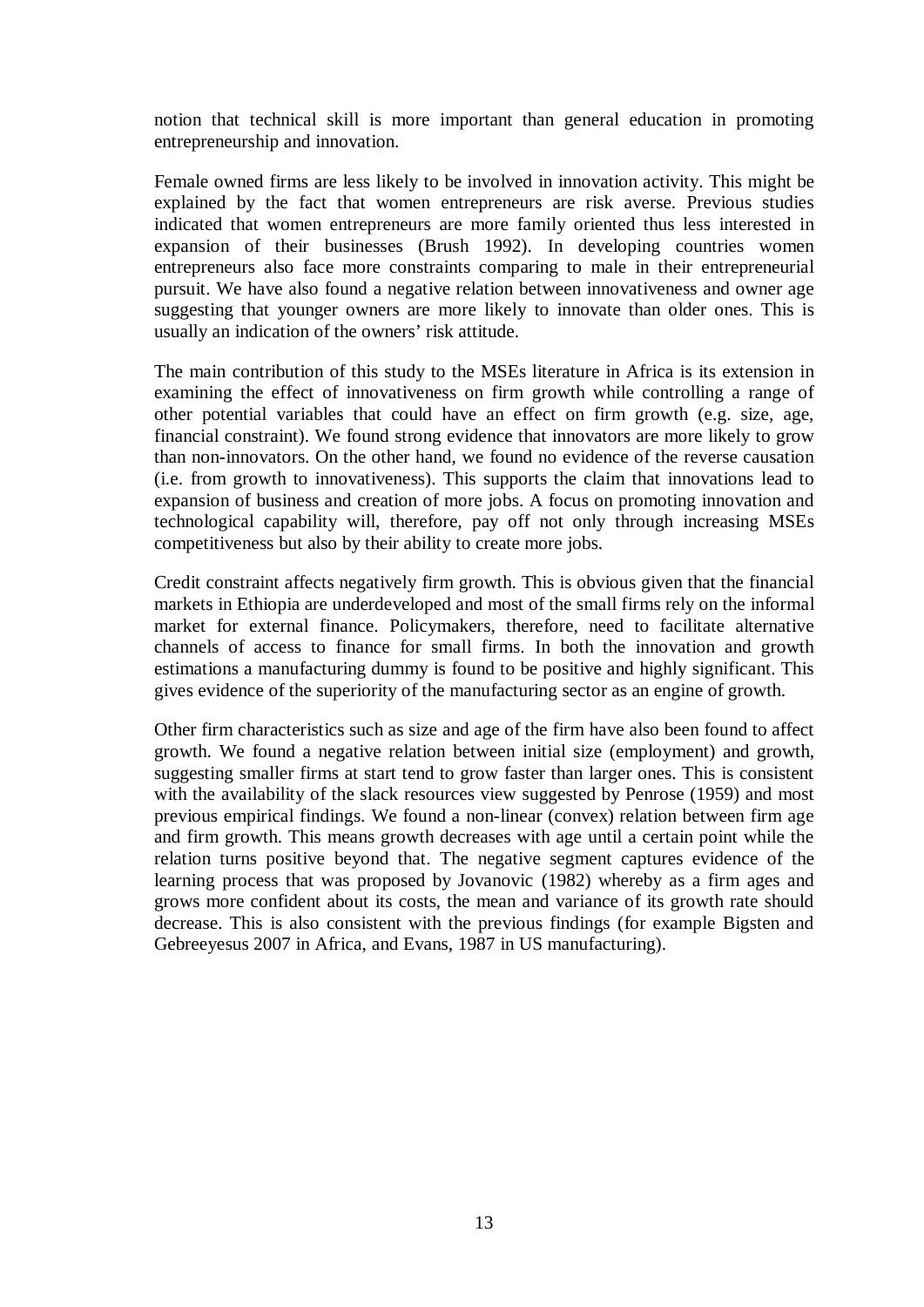### **Appendix**

Appendix table 1: Results of the first stage instrumental variables (2SLS) regression

| Dependent variable dummy for innovative firms | Coef.       |
|-----------------------------------------------|-------------|
| log employment current                        | $0.064***$  |
| log age                                       | $0.044***$  |
| log previous experience                       | 0.002       |
| log(owner age)                                | $-0.103**$  |
| Credit constrained                            | 0.026       |
| High school and above                         | 0.001       |
| Manufacturing                                 | $0.156***$  |
| Service                                       | $0.054*$    |
| Owner female                                  | $-0.085***$ |
| Owner have vocational training                | $0.183***$  |
|                                               |             |
| cons                                          | $0.409**$   |
|                                               |             |
| Adj. R-square                                 | 0.1267      |
| F(2, 950)                                     | 12.58       |
| Prob > F                                      | 0.00        |
|                                               |             |

Notes: regional location is controlled in the estimation. \*\*\*, \*\*, and \* denote level of significance at 1%, 5%, and 10% respectively.

Appendix table 2: Summary of the estimation results of innovation and growth equations

| Variables                | Innovation    | Growth        |
|--------------------------|---------------|---------------|
| Firm growth              | Insignificant | Not included  |
| Innovative firm dummy    | Not included  | $\ddot{}$     |
| log(initial employment)  | $\ddot{}$     |               |
| log(firm age)            | $\ddot{}$     |               |
| $log(firm age)^2$        |               | $\ddot{}$     |
| log(previous experience) | Insignificant | Insignificant |
| log(owner age)           | -             | $\ddot{}$     |
| Female owned             |               | Not included  |
| Credit constrained       | Insignificant |               |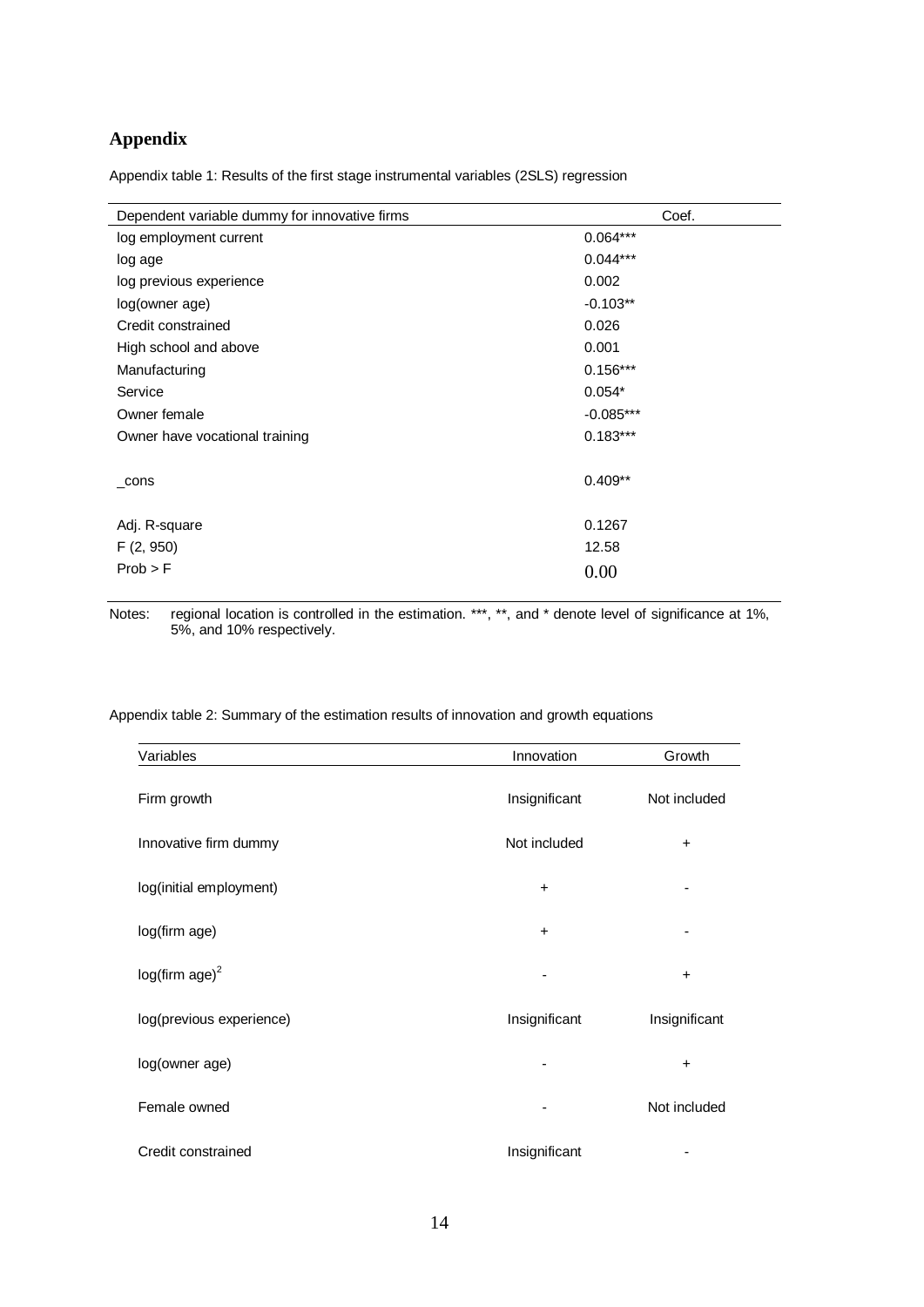| Service               | Insignificant | Insignificant |
|-----------------------|---------------|---------------|
| Manufacturing         | $\pm$         | ÷             |
| Vocational training   | $\ddot{}$     | Insignificant |
| High school and above | Insignificant | Insignificant |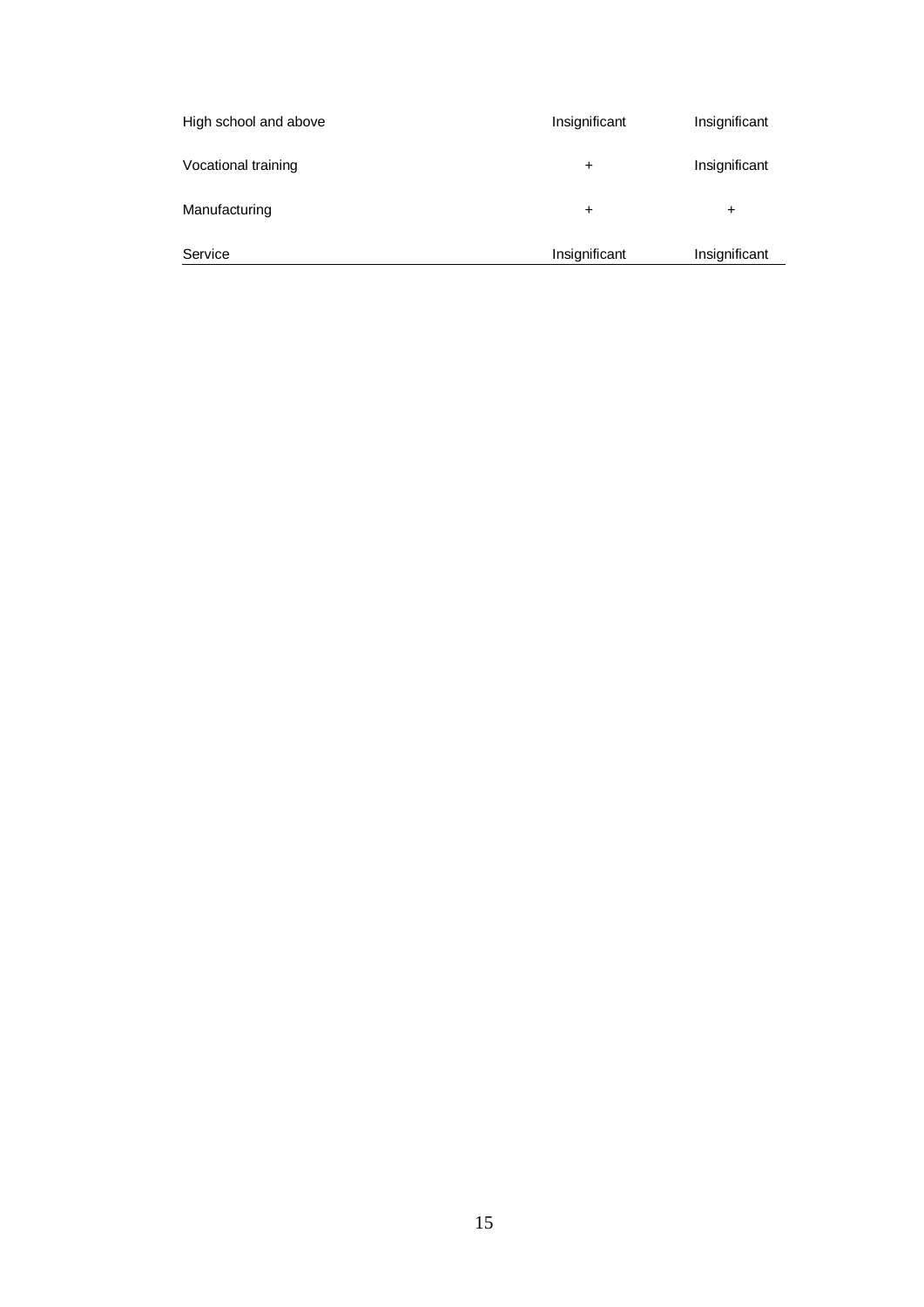#### **References**

- Biggs, T., and P. Srivastrava (1996). 'Structural Aspect of Manufacturing in Sub-Saharan Africa: Findings from a Seven Country Enterprise Survey'. Discussion Paper 346. Washington, DC: World Bank, Africa Technical Department Series.
- Bigsten A., P. Collier, S. Dercon, B. Gauhier, M. Fafchamps, J. W. Gunning, A. Oduro, R. Oostendorp, C. Pattillo, M. Söderbom, F. Teal, and A. Zeufack (2003). 'Credit Constraint in Manufacturing Enterprises in Africa'. *Journal of African Economies*, 12 (1): 104–25.
- Bigsten, A., and M. Gebreeyesus (2007). 'The Small, the Young, and the Productive: Determinants of Manufacturing Firm Growth in Ethiopia'. *Economic Development and Cultural Change*, 55: 813–40.
- Blaug, M. (1999). 'The Concept of Entrepreneurship in the History of Economics'. In M. Blaug (ed.), *Not only an Economist: Recent Essays*. Cheltenham: Edward Elgar.
- Brush, C. (1992). 'Research on Women Business Owners: Past Trends, a New Perspective and Future Directions'. *Entrepreneurship Theory and Practice*, 16 (4): 5–30.
- Cabral, L., and J. Mata (2003). 'On the Evolution of the Firm Size Distribution: Facts and Theory'. *American Economic Review*, 93 (4): 1075–90.
- Central Statistical Agency (CSA) (various years). Report on Urban Informal Sector Sample Survey. Addis Ababa: various issues.
- Chipika, S., and G. Wilson (2006). 'Enabling Technological Learning among Light Engineering SMEs in Zimbabwe through Networking'. *Technovation*, 26 (8), 969– 79.
- Cho, H.-J., and V. Pucik (2005). 'Relationship between Innovativeness, Quality, Growth, Profitability, and Market Values'. *Strategic Management Journal*, 26 (6): 555–75.
- Davidson P. (1991). 'Continued, Entrepreneurship: Ability, Need and Opportunity as Determinants of Small Firm Growth'. *Journal of Business Venturing*, 6: 405–29.
- Davidson, P., and B. Honig (2003). 'The Role of Social and Human Capital among Nascent Entrepreneurs'. *Journal of Business Venturing*, 18: 301–31.
- Deraniyagala, S., and H. Semboja (1999). 'Trade Liberalization, Firm Performance and Technology Upgrading in Tanzania. In S. Lall (ed.), *The Technological Response to Import Liberalization in Sub-Saharan Africa*. London: Macmillan.
- Donckels, R., and E. Fröhlich (1991). 'Are Family Businesses Really Different? European Experience from STRATOS'. *Family Business Review*, 4 (2): 149–61.
- Dunne, P., and A. Hughes (1994). 'Age, Size, Growth and Survival: UK Companies in the 1980s'. *The Journal of Industrial Economics*, 42: 115–40.
- Dyer, J. W., and W. Handler (1994). 'Entrepreneurship and Family Business: Exploring the Connections'. *Entrepreneurship Theory and Practice*, 19 (1): 71–84.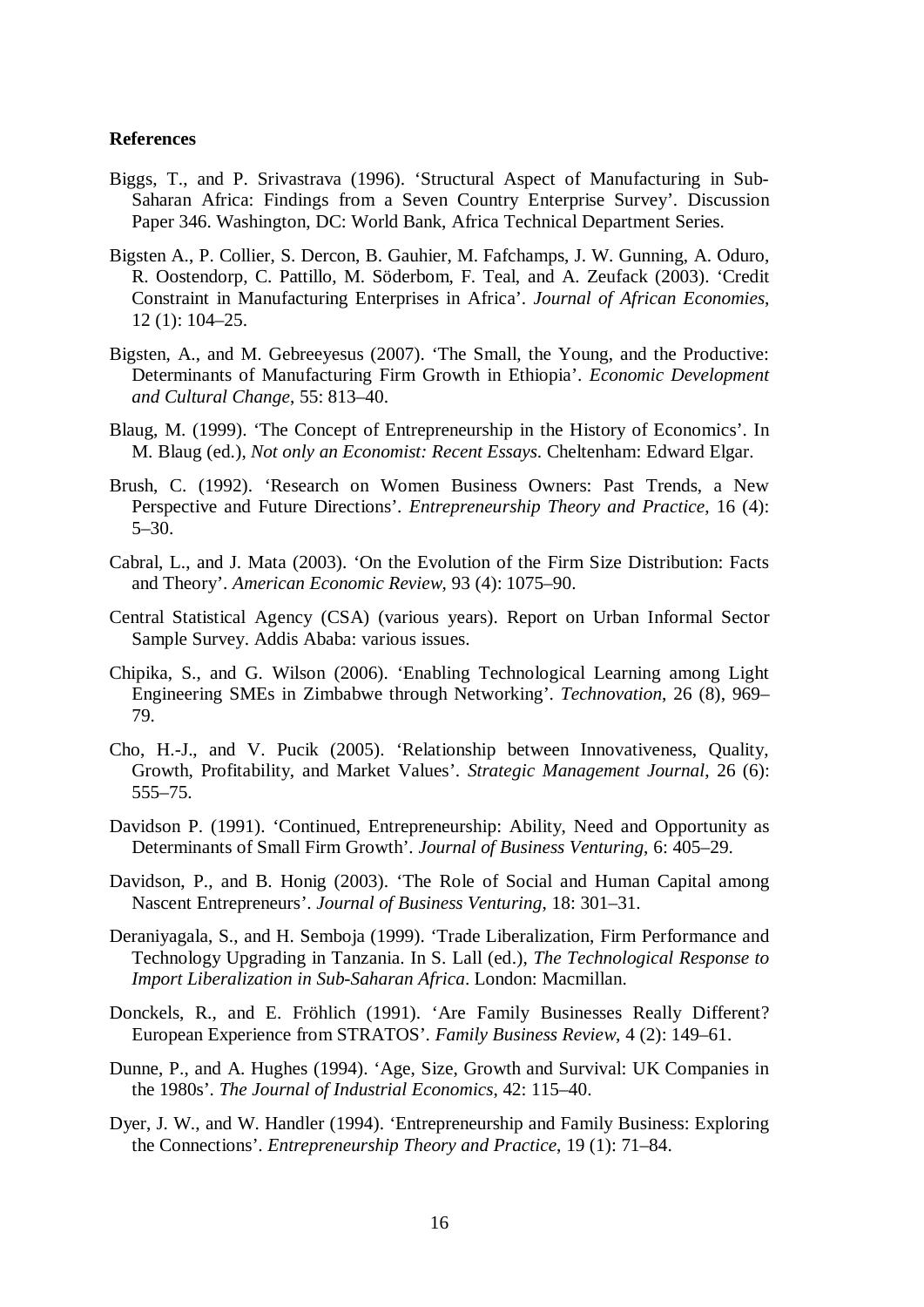- Elston, J. (2002). 'An Examination of the Relationship between Firm Size, Growth, and Liquidity in the Neuer Market'. Discussion Paper 15/02. Frankfurt: Deutsche Bundesbank, Research Center.
- Ericson, R., and A. Pakes (1995). 'Markov-perfect Industry Dynamics: A Framework for Empirical Works'. *Review of Economic Studies*, 62 (1): 53–82.
- Ernst, U. F. W. (2004). 'Hidden Sources of Growth? Looking at Microenterprises through the Competitiveness Lens: A Review of Evidence'. Microreport 7. Washington, DC: USAID.
- Evans, D. E. (1987). 'The Relationship between Firm Growth, Size and Age: Estimates for 100 Manufacturing Industries'. *The Journal of Industrial Economics*, 35: 567–82.
- Fagerberg, J. (2005). 'Innovation: A Guide to the Literature. In J. Fagerberg, D. Mowery, and R. Nelson (eds.), *The Oxford Handbook of Innovation*. Oxford: Oxford University Press.
- Geroski, P. A. (1995). 'Entry, Innovation and Productive Growth'. *The Review of Economics and Statistics*, 71 (4): 572–78.
- Garson, G. D. (1988/2008)*.* 'Statnotes: Topics in Multivariate Analysis'. Available at: http://www2.chass.ncsu.edu/garson/pa765/discrim.htm
- Hausman, A. (2005). 'Innovativeness Among Small Businesses: Theory and Propositions for Future Research'. *Industrial Marketing Management*, 34 (8): 773– 82.
- Holtz-Eakin, D., D. Joulfaian, and H. Rosen (1994). 'Sticking it out: Entrepreneurial Survival and Liquidity Constraints'. *Journal of Political Economy*, 102 (1): 53–75.
- Hyvärinen, L. (1990). 'Innovativeness and its Indicators in Small and Medium-sized Industrial Enterprises'. *International Small Business Journal*, 9 (1): 64–79.
- International Labour Office (ILO) (2002). 'Women and Men in the Informal Economy: A Statistical Picture'. Geneva: ILO.
- Jones-Evans, D., P. Heydebreck, M. Lindqvist, E. Autio, and M. Fontes (1996). 'Technology, Innovation and Enterprise–the European Experience'. Paper presented at the workshop on the ICSB 41st World Conference, Stockholm, Sweden, 17–19 June.
- Jovanovic, B. (1982). 'Selection and the Evolution of Industry'. *Econometrica*, 50: 649– 70.
- Khan, A. M., and V. Manopichetwattana (1989). 'Innovative and Non-innovative Small Firms: Types and Characteristics'. *Management Science*, 35 (5): 597–606.
- Kim, L., and Y. Kim (1985). 'Innovation in a Newly Industrializing Country: A Multiple Discriminant Analysis'. *Management Science*, 31 (3): 312–22.
- Kiggundu, M. N. (2002). 'Entrepreneurs and Entrepreneurship in Africa: What is Known and What Needs to be done. *Journal of Developmental Entrepreneurship*, 7 (3): 239–58.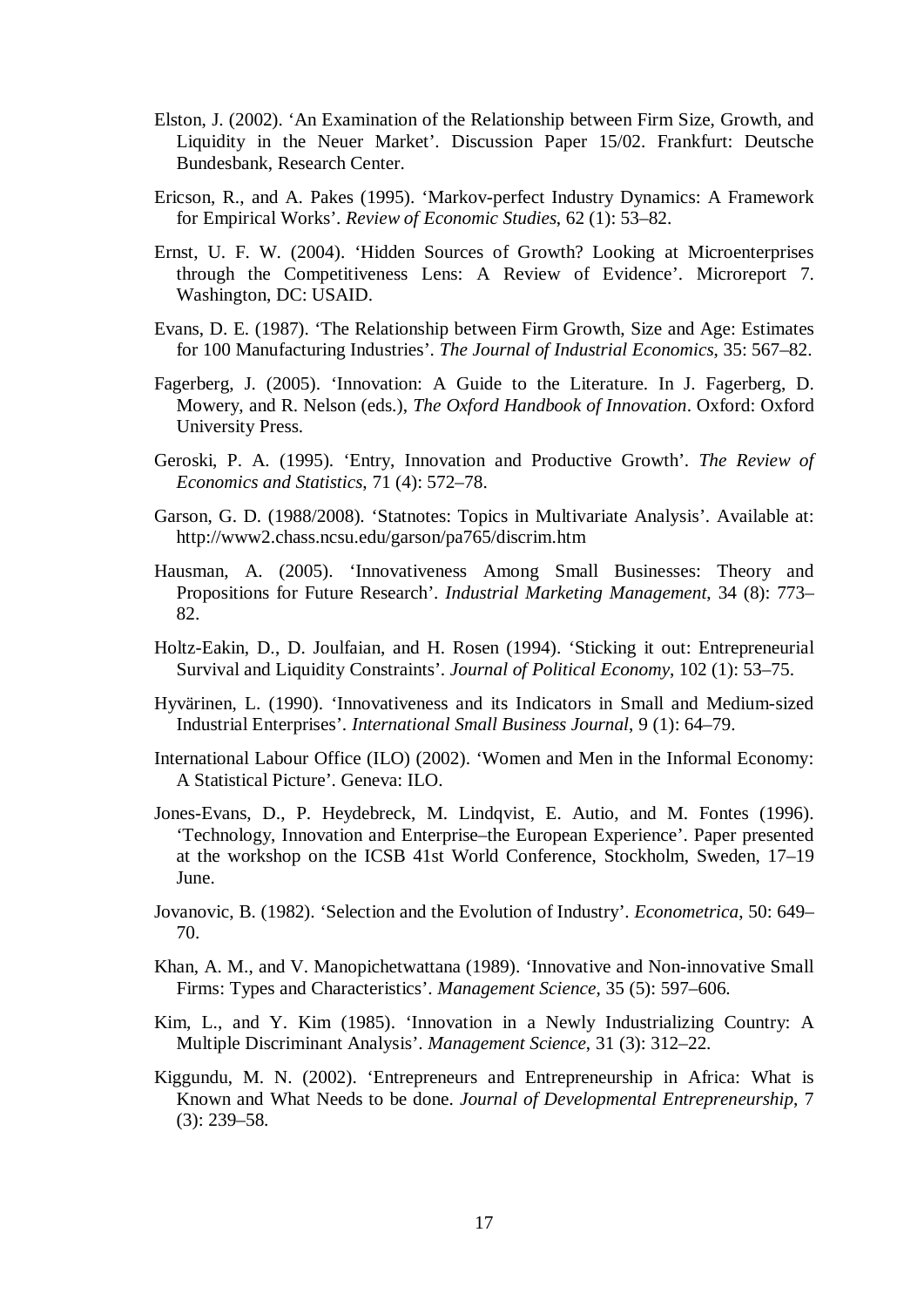- Koellinger, P. (2008). 'The Relationship between Technology, Innovation, and Firm Performance–Empirical Evidence from E-business in Europe'. Working Paper ERS-2008-031-ORG. Rotterdam: ERIM.
- Liedholm, C., and D. Mead (1993). 'The Structure and Growth of Microenterprises in Southern and Eastern Africa: Evidence from Recent Surveys'. Working Paper 36. Washington, DC: GEMINI.
- Mahemba, C. M., and E. J. de Bruijn (2003). 'Innovation Activities by Small and Medium-sized Manufacturing Enterprises in Tanzania'. *Creativity and Innovation Management*, 12 (3): 162–73.
- Mansfield, E. (1962). 'Entry, Innovation, and the Growth of Firms'. *American Economic Review*, 52: 1023–51.
- McDaniel, B. A. (2000). 'A Survey on Entrepreneurship and Innovation'. *The Social Science Journal*, 37 (2): 277–84.
- McPherson, M. (1996). 'Growth of Micro and Small Enterprises in Southern Africa'. *Journal of Development Economics*, 48: 253–77.
- Minitti, M., W. D. Bygrave, and E. Autio (2006). *Global Entrepreneurship Monitor: 2005 Executive Report*. Babson Park, MA: Babson College and London: London Business School.
- Moreno, A. M., and J. C. Casillas (2007). 'High-growth SMEs versus Non-high-Growth SMEs: A Discriminant Analysis'. *Entrepreneurship & Regional Development*, 19 (January): 69–88.
- Nooteboom, B. (1994). 'Innovation and Diffusion in Small Firms: Theory and Evidence'. *Small Business Economics*, 6 (5): 327–47.
- Ostlund, L. E. (1974). 'Perceived Innovation Attributes as Predictors of Innovativeness'. *Journal of Consumer Research*, 1 (2): 23–29.
- Oyelaran-Oyeyinka, B. (2006). *Learning to Compete in Africa Industry: Institutions and Technology in Development*. Farnham: Ashgate Publishing.
- Penrose, E. (1959). *The Theory of the Growth of the Firm.* New York: Wiley.
- Pohar, M., M. Blas, and S. Turk (2004). 'Comparison of Logistic Regression and Linear Discriminant Analysis: A Simulation Study'. *Metodoloski zverzki*, 1 (1): 143–61.
- Robson, P. J. A., M. Haugh, and B. Obeng (2008). 'Entrepreneurship and Innovation in Ghana: Enterprising Africa'. *Small Business Economics*, 32 (3): 331–50.
- Rogers, E. (1995). *Diffusion of Innovations*. New York: The Free Press.
- Romijn, H. (2002). 'Small Enterprise Development in Developing Countries: Innovation or Acquisition of Technological Capability?'. In M. P. Van Djik, and H. Sandee (ed.), *Innovation and Small Enterprises in the Third World*. Cheltenham: Edward Elgar.
- Rutashobya, L. (2001). 'Female Entrepreneurship in Tanzania: Constraints and Strategic Considerations'. Proceedings of the International Academy of African Business and Development, 4–7 April, Washington, DC, USA.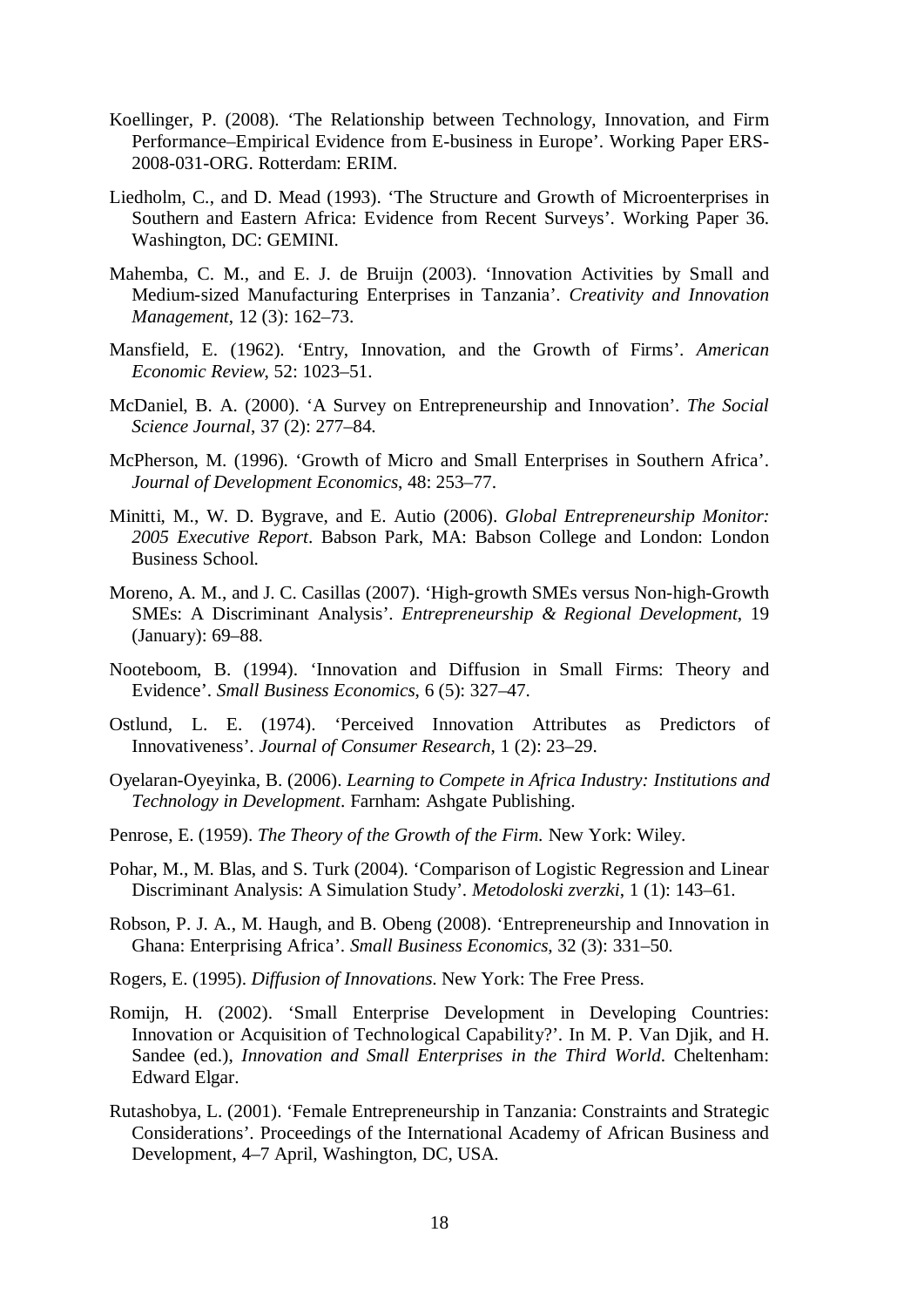Statacorp (2007). Stata Statistical Software: Release 10. College Station, TX: Statacorp.

- Stock, J., J. Wright, and M. Yogo (2002). 'A Survey of Weak Instruments and Weak Identification in Generalized Method of Moments'. *Journal of Business and Economic Statistics*, 20: 518–29.
- Sverrisson, A. (1997). 'Enterprise Networks and Technological Change: Aspects of Light Engineering and Metal Working in Accra. In M. P. Van Dijk, and R. Rabellotti (eds.), *Enterprise Clusters and Networks in Developing Countries*. Abingdon: Routledge.
- Van Dijk, M. P. (2002). 'Innovation and Small Enterprise Development Examples from Burkina Faso, Ghana and Zimbabwe'. In M. P. Van Djik, and H. Sandee (ed.), *Innovation and Small Enterprises in the Third World*. Cheltenham: Edward Elgar.
- Van Djik, M. P., and H. Sandee (2002). 'Innovation and Small Enterprise Development in Developing Countries'. In M. P. Van Djik, and H. Sandee (ed.), *Innovation and Small Enterprises in the Third World*. Cheltenham: Edward Elgar.
- Wignaraja, G. (2002). 'Firm Size, Technological Capabilities and Market-oriented Policies in Mauritius. *Oxford Development Studies*, 30 (1): 87–105.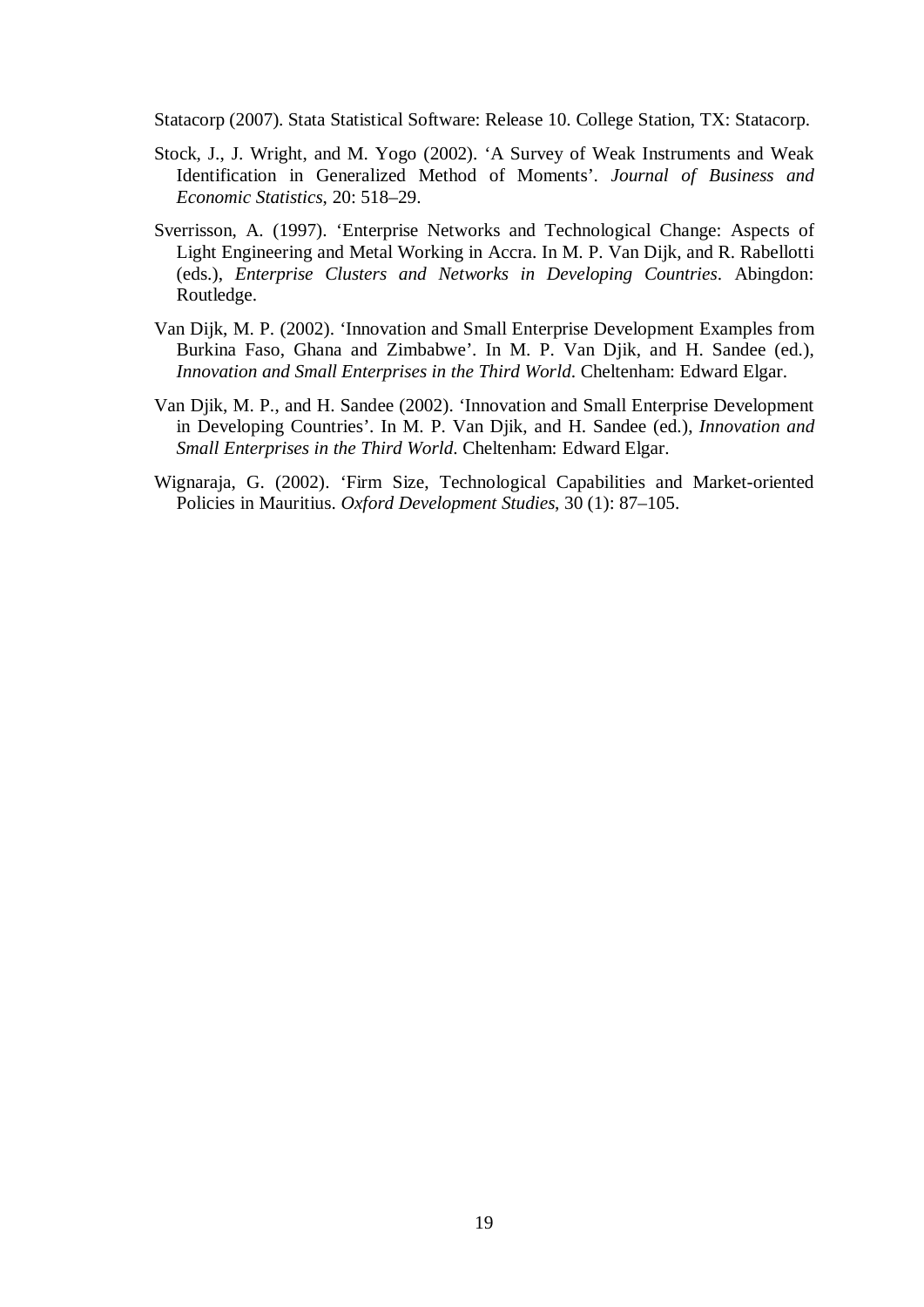|                    |                          | N   | $\%$ |
|--------------------|--------------------------|-----|------|
| Sector             | Trade                    | 439 | 45   |
|                    | Service                  | 349 | 36   |
|                    | Manufacturing            | 186 | 19   |
|                    | 1 worker                 | 172 | 18   |
| Firm size category | 2-4 workers              | 493 | 51   |
|                    | 5-10 workers             | 302 | 31   |
|                    | >10 workers              | 6   | 0.6  |
|                    | $= 5$ years              | 439 | 45   |
| Firm age category  | 6-12 years               | 347 | 36   |
|                    | $13 - 29$                | 141 | 14   |
|                    | above 29                 | 47  | 5    |
| Owner gender       | Female                   | 226 | 22.3 |
|                    | Male                     | 722 | 74   |
|                    | $\leq$ -25               | 185 | 19   |
| Owner age group    | $26 - 35$                | 392 | 40   |
|                    | $36 - 50$                | 247 | 25   |
|                    | 50 & above               | 150 | 15   |
|                    | Illiterate               | 113 | 12   |
|                    | Elementary               | 287 | 29   |
| Owner education    | Some high school         | 119 | 12   |
|                    | High school complete     | 310 | 32   |
|                    | Some college years       | 145 | 15   |
|                    | Have vocational training | 182 | 19   |

Table 1: Some characteristics of the microenterprises and owners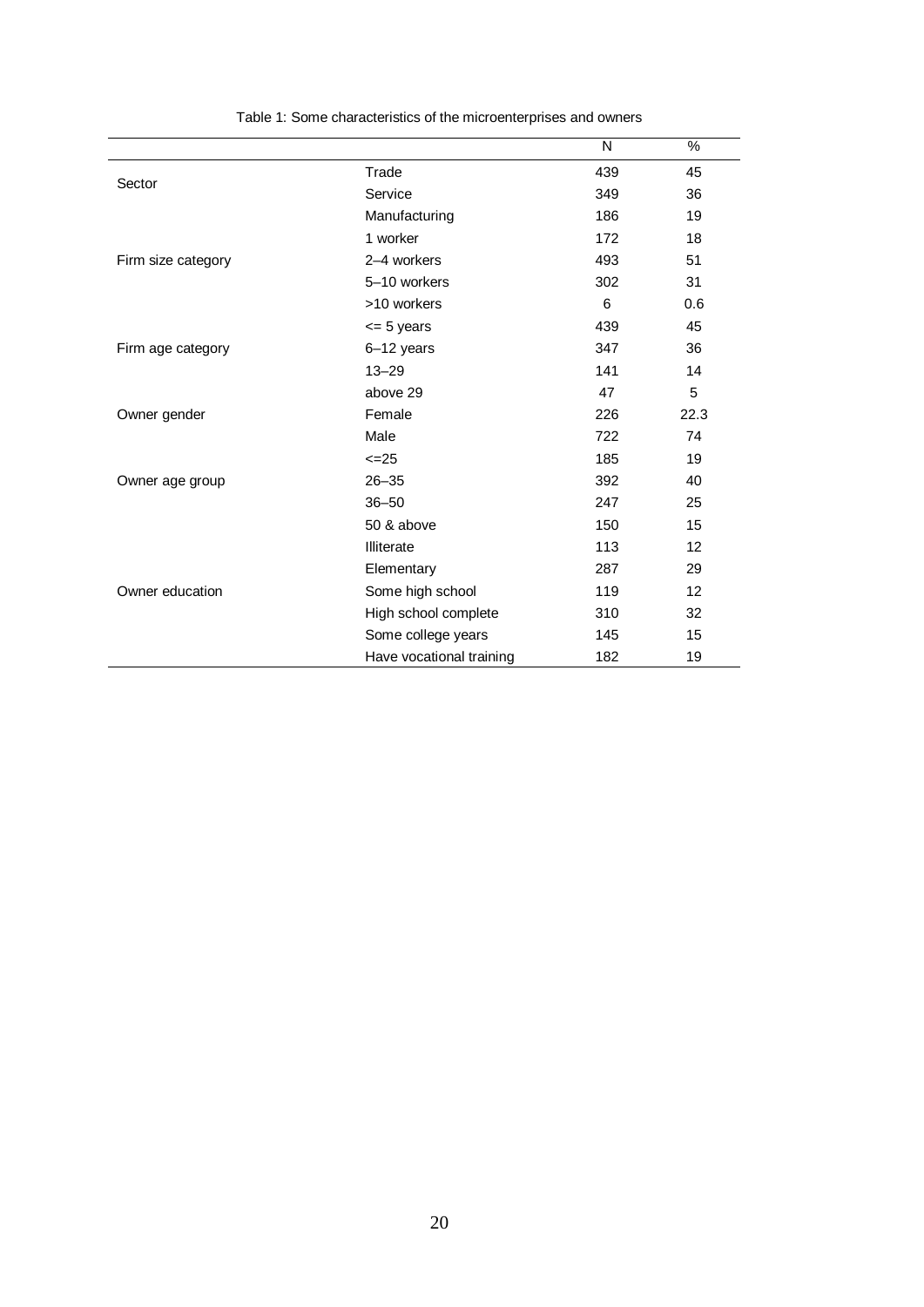|                                                                |                                 | Frequency by sector |                   |                |       |                |               |     |
|----------------------------------------------------------------|---------------------------------|---------------------|-------------------|----------------|-------|----------------|---------------|-----|
| If yes, what improvements/changes?                             | Broad category<br>of innovation |                     |                   |                | Trade | Service        | Manufacturing | All |
| Improve quality product/service                                | Product/service                 |                     | 20                | 20             | 6     | 46             |               |     |
| Provide new products/service                                   | Product/service                 |                     | 9                 | 13             | 3     | 25             |               |     |
| Better design                                                  | Product/service                 |                     | 9                 | 12             | 18    | 39             |               |     |
| Increase variety of products/services                          | Product/service                 |                     | 12                | 5              |       | 17             |               |     |
| Install additional machinery                                   | Process                         |                     | 1                 | 4              | 9     | 14             |               |     |
| Introduce modern machinery                                     | Process                         |                     | 6                 | $\overline{7}$ | 15    | 28             |               |     |
| Additional business premises/house                             | Process                         |                     | 5                 | 4              | 2     | 11             |               |     |
| Additional utensils/furniture/equipment                        | Process                         |                     | 15                | 16             | 3     | 34             |               |     |
| Renovation                                                     | Process                         |                     | 13                | 14             | 3     | 30             |               |     |
| Improved production capacity                                   | <b>Process</b>                  |                     | 12                | 3              | 5     | 20             |               |     |
| More advertisement                                             | Marketing                       |                     | 11                | 3              | 4     | 18             |               |     |
| Shorten delivery time                                          | Marketing                       |                     | 1                 | 3              | 1     | 5              |               |     |
| <b>Discount</b>                                                | Marketing                       |                     |                   | $\overline{2}$ |       | $\overline{2}$ |               |     |
| Accounting system                                              | Organization &<br>skill         |                     |                   |                | 1     | 1              |               |     |
| Managerial skill                                               | Organization &<br>skill         |                     | 3                 | $\overline{2}$ |       | 5              |               |     |
| Hired skilled worker                                           | Organization &<br>skill         |                     |                   | 1              |       | 1              |               |     |
| Skill improvement                                              | Organization &<br>skill         |                     | 2                 | $\overline{7}$ | 9     | 18             |               |     |
| Additional business partner                                    | Organization<br>skill           | &                   |                   | 1              |       | 1              |               |     |
| Expanded the business                                          | Organization &<br>skill         |                     | $12 \overline{ }$ | 1              | 5     | 18             |               |     |
| Total number of firms reported recent<br>important improvement |                                 |                     | 131               | 118            | 84    | 333            |               |     |
| Total number of firms in the survey                            |                                 |                     | 439               | 349            | 186   | 974            |               |     |
| % of firms reported recent important<br>improvement            |                                 |                     | 0.30              | 0.34           | 0.45  | 0.34           |               |     |

### Table 2: Type of innovative activities by sector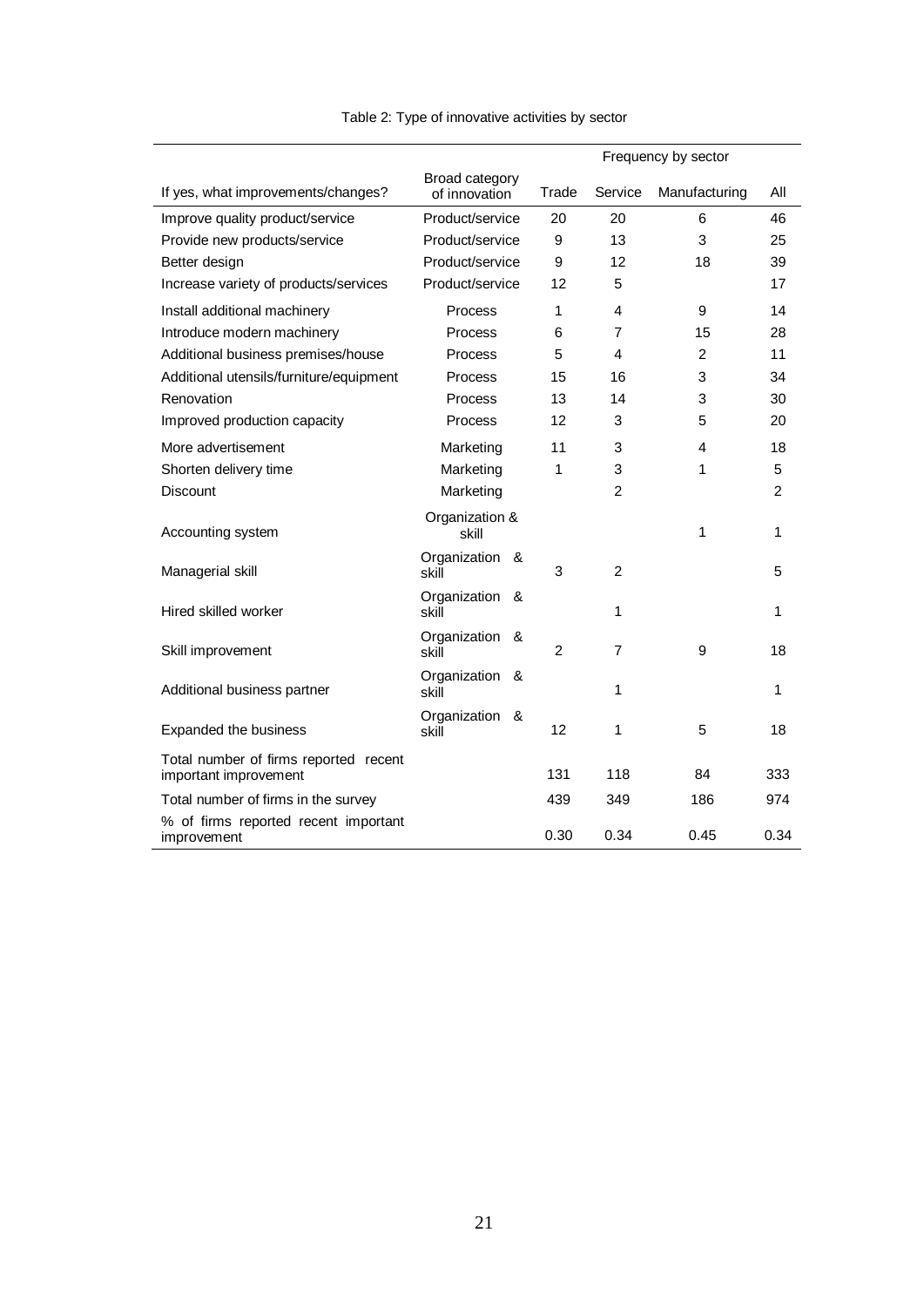| Correlation with improve/change products/services recently |                            |                              |                            |  |  |
|------------------------------------------------------------|----------------------------|------------------------------|----------------------------|--|--|
| Variable                                                   | Correlation<br>coefficient | Variable                     | Correlation<br>coefficient |  |  |
| 1) Perception on innovativeness                            |                            | 3) Demography                |                            |  |  |
| Higher quality than competitors                            | $0.1795*$                  | Owner female                 | $-0.0643*$                 |  |  |
| Higher design than competitors                             | $0.0744*$                  | Owner age                    | $-0.0174$                  |  |  |
| Advanced machinery                                         | $0.0992*$                  | Married                      | $-0.0025$                  |  |  |
|                                                            |                            |                              |                            |  |  |
| 2) Perception on business environment                      |                            | 4) Education/experience      |                            |  |  |
| Revenue increased                                          | $0.0930*$                  | Illiterate                   | $-0.0750*$                 |  |  |
| Have no market problem                                     | $0.1500*$                  | Elementary                   | $-0.0249$                  |  |  |
| Have plan to expand                                        | $0.1610*$                  | High school                  | 0.0127                     |  |  |
| Need credit but did not get any from<br>formal source      | $-0.0029$                  | High school complete         | 0.0087                     |  |  |
| Employment change 2001–03                                  | $0.1035*$                  | Some College                 | $0.0770*$                  |  |  |
| Current size category                                      | $0.1383*$                  | Received vocational training | $0.1465*$                  |  |  |
| Cumulative investment 2001-03                              | $0.0866*$                  | Experience in business       | 0.0211                     |  |  |

Table 3. Correlation coefficients between innovativeness and owner attributes

Note: \* denote significance at 5% or better.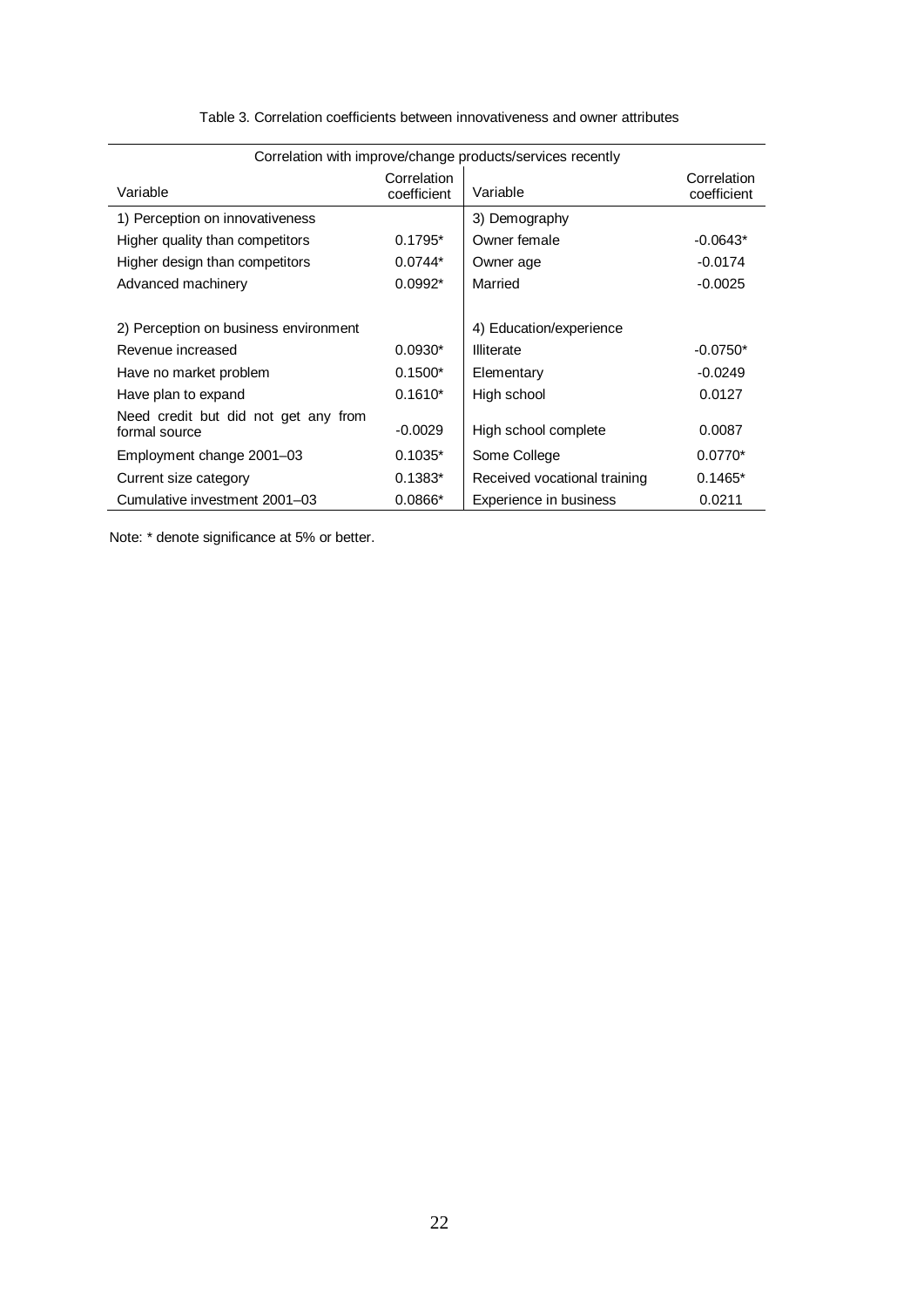|                                      | Dependent variable dummy for innovation activity |             |             |  |
|--------------------------------------|--------------------------------------------------|-------------|-------------|--|
|                                      | (1)                                              | (2)         | (3)         |  |
| Firm attributes                      |                                                  |             |             |  |
| ∆employment (2001-03)                |                                                  |             | 0.012       |  |
|                                      |                                                  |             | (0.057)     |  |
| Current employment                   | $0.153***$                                       | $0.155***$  | $0.153***$  |  |
|                                      | (0.0340)                                         | (0.034)     | (0.036)     |  |
| log(firm age)                        | $0.194**$                                        | $0.682***$  | $0.687***$  |  |
|                                      | (0.0886)                                         | (0.198)     | (0.199)     |  |
| $log(firm age)^2$                    |                                                  | $-0.100***$ | $-0.100***$ |  |
|                                      |                                                  | (0.037)     | (0.037)     |  |
| Owner attributes                     |                                                  |             |             |  |
| log(owner age)                       | $-0.706***$                                      | $-0.851***$ | $-0.851***$ |  |
|                                      | (0.268)                                          | (0.274)     | (0.274)     |  |
| Owner female                         | $-0.388**$                                       | $-0.383**$  | $-0.381**$  |  |
|                                      | (0.184)                                          | (0.185)     | (0.185)     |  |
| log(previous business experience)    | $-0.00943$                                       | $-0.002$    | $-0.002$    |  |
|                                      | (0.0430)                                         | (0.043)     | (0.043)     |  |
| Owner high school complete and above | $-0.0505$                                        | $-0.032$    | $-0.032$    |  |
|                                      | (0.168)                                          | (0.169)     | (0.169)     |  |
| Owner have vocational training       | $0.871***$                                       | $0.872***$  | $0.870***$  |  |
|                                      | (0.204)                                          | (0.205)     | (0.205)     |  |
| Sector (control category trade)      |                                                  |             |             |  |
| Manufacturing                        | $0.678***$                                       | $0.687***$  | $0.682***$  |  |
|                                      | (0.202)                                          | (0.203)     | (0.204)     |  |
| Service                              | 0.223                                            | 0.265       | 0.265       |  |
|                                      | (0.172)                                          | (0.174)     | (0.174)     |  |
| Constant                             | 0.262                                            | 0.266       | 0.264       |  |
|                                      | (0.931)                                          | (0.938)     | (0.938)     |  |
| Region controlled                    | Yes                                              | Yes         | Yes         |  |
|                                      | 966                                              | 966         | 966         |  |
| Observations                         |                                                  |             |             |  |
| Pseudo R2                            | 0.13                                             | 0.136       | 0.136       |  |

Table 4: Determinants of innovation activities logit estimation

Note: figures in parentheses are standard errors, and \*\*\* p<0.01, \*\* p<0.05, \* p<0.